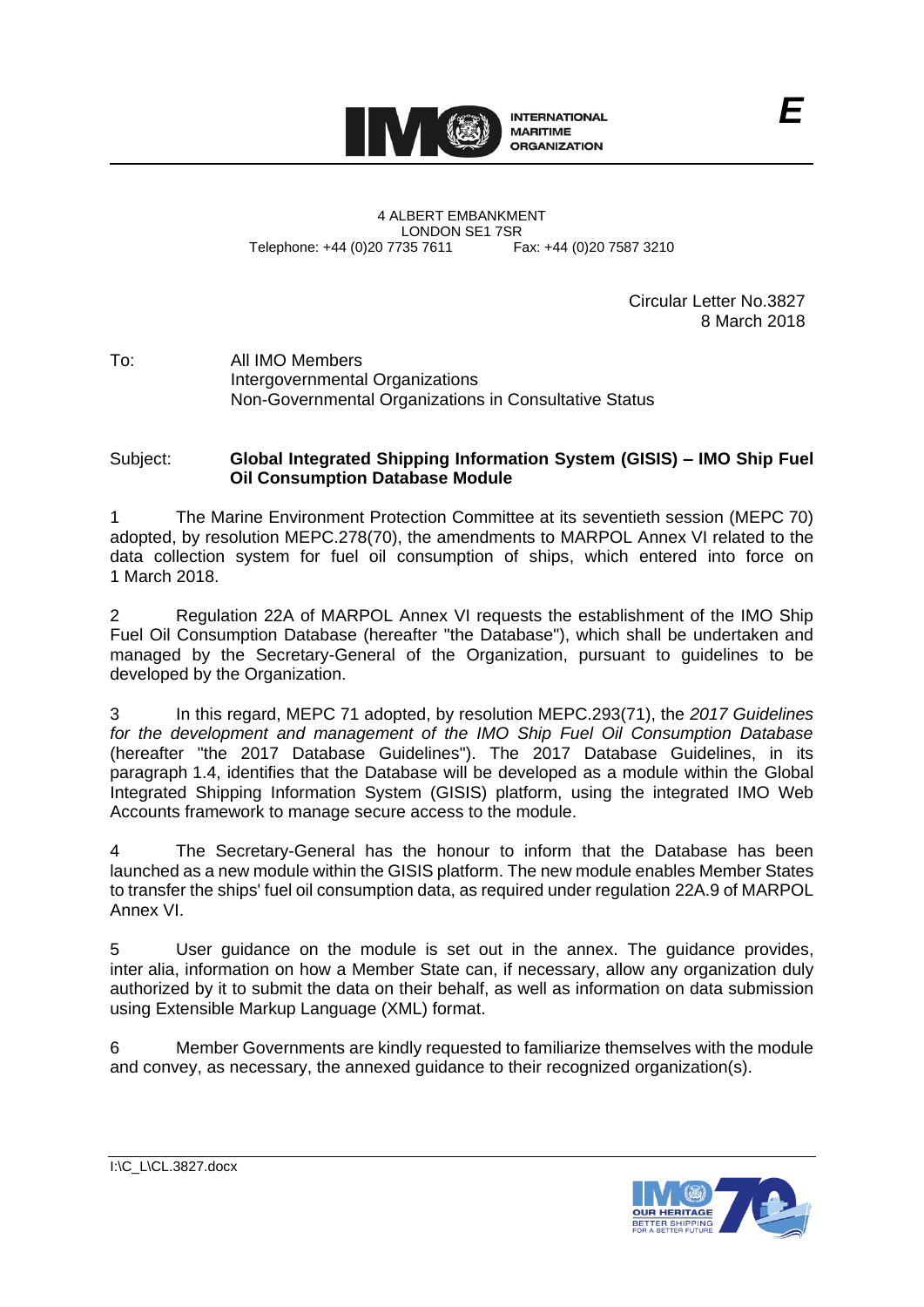7 Member Governments are also kindly requested to contact the Secretariat via the following email address for their queries, comments and suggestions on the module: [dcs@imo.org.](mailto:dcs@imo.org)

\*\*\*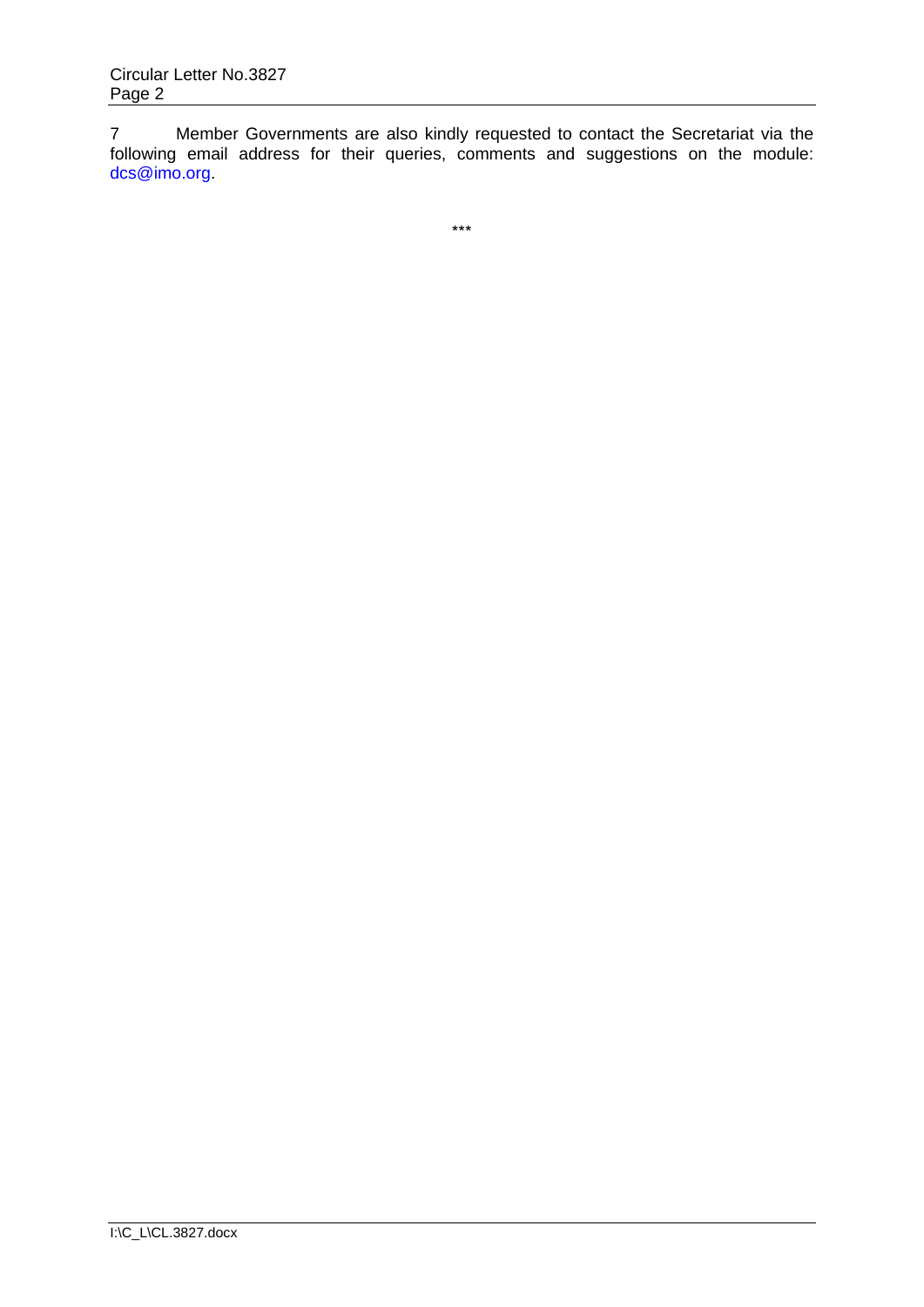### **ANNEX**

### **USER GUIDANCE ON THE SHIP FUEL OIL CONSUMPTION GISIS MODULE (IMO SHIP FUEL OIL CONSUMPTION DATABASE)**

### **CONTENTS**

### **General information on the IMO Ship Fuel Oil Consumption Database**

### **Appendix 1: Guidance for Parties to MARPOL Annex VI**

- 1 Assignment of a ship fuel oil consumption module manager and user(s) by a GISIS administrator
- 2 Log into the Database and designation of a contact person
- 3 Submission of data and revision of the data already submitted
- 4 Authorization of a recognized organization for submission of data
- 5 Export of anonymized dataset
- 6 Export of non-anonymized dataset of ships flying its flag
- 7 Data submission via Extensible Markup Language (XML) format

### **Appendix 2: Guidance for non-Parties to MARPOL Annex VI**

- 1 Assignment of a ship fuel oil consumption module manager and user(s) by a GISIS administrator
- 2 Log into the Database and designation of a contact person
- 3 Submission of data and revision of the data already submitted
- 4 Authorization of a recognized organization for submission of data
- 5 Export of anonymized dataset
- 6 Export of non-anonymized dataset of ships flying its flag
- 7 Data submission via Extensible Markup Language (XML) format

### **Appendix 3: Guidance for recognized organizations**

- 1 Log into the Database and designation of a contact point
- 2 Submission of data on behalf of a Party to MARPOL Annex VI and revision of the data already submitted
- 3 Submission of data of non-Party ships and revision of the data already submitted
- 4 Export of anonymized dataset
- 5 Export of own non-anonymized dataset
- 6 Data submission via Extensible Markup Language (XML) format

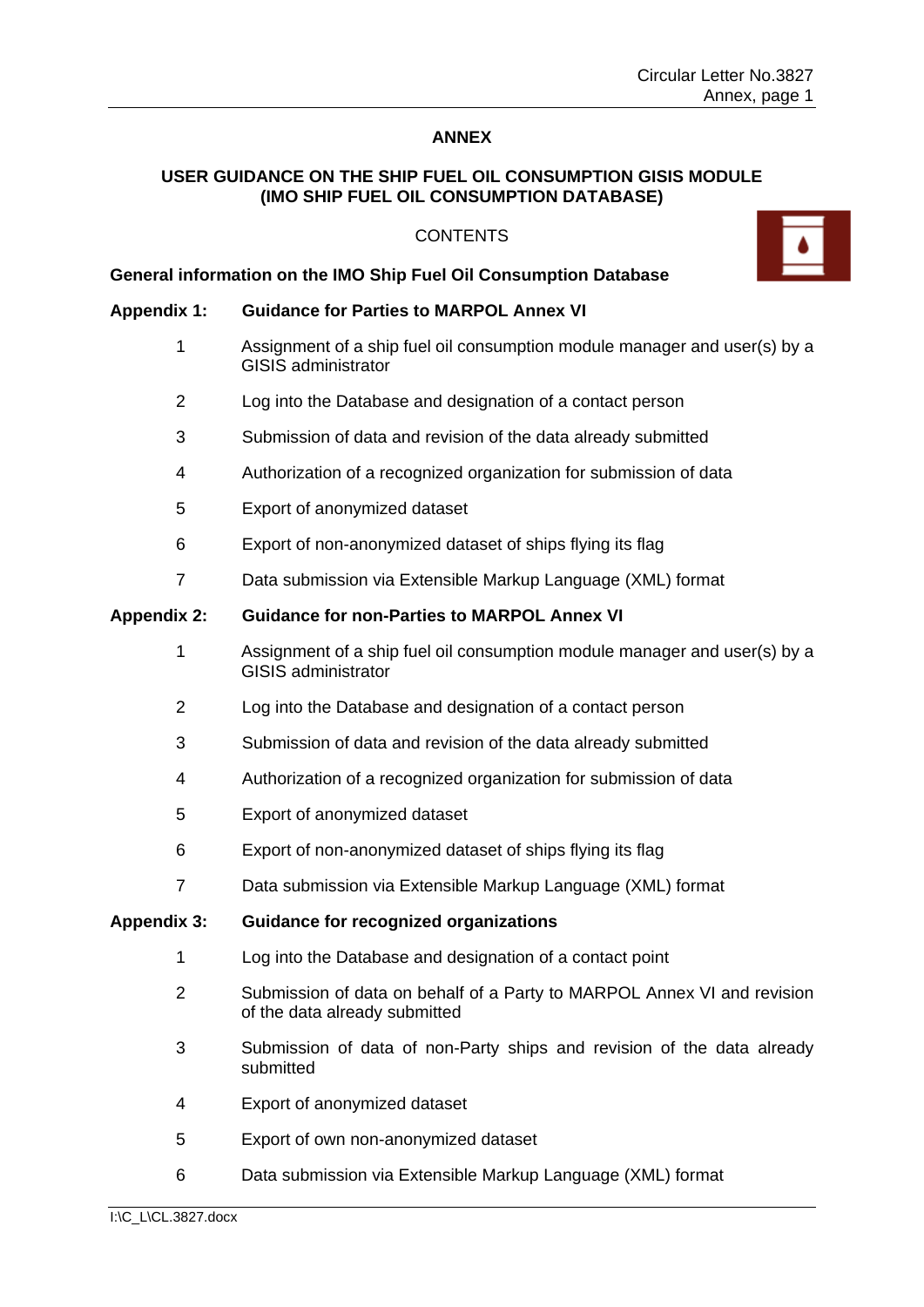### **General information on the IMO Ship Fuel Oil Consumption Database**

1 The Marine Environment Protection Committee at its seventieth session (MEPC 70) adopted, by [resolution MEPC.278\(70\),](http://www.imo.org/en/OurWork/Environment/PollutionPrevention/AirPollution/Documents/278%2870%29.pdf) the amendments to MARPOL Annex VI related to the data collection system for fuel oil consumption of ships, which entered into force on 1 March 2018.

2 Regulation 22A of MARPOL Annex VI requests the establishment of the IMO Ship Fuel Oil Consumption Database (hereafter "the Database"), which shall be undertaken and managed by the Secretary-General of the Organization, pursuant to guidelines to be developed by the Organization.

3 In addition, regulation 22A.11 of MARPOL Annex VI stipulates that the Secretary-General of the Organization shall maintain an anonymized database such that identification of a specific ship will not be possible and Parties to MARPOL Annex VI shall have access to the anonymized data strictly for their analysis and consideration.

4 In this regard, MEPC 71 adopted, by [resolution MEPC.293\(71\),](http://www.imo.org/en/OurWork/Environment/PollutionPrevention/AirPollution/Documents/Res_MEPC_293%2871%29_2017%20Guidelines%20IMO%20DCS%20database.pdf) the *2017 Guidelines for the development and management of the IMO Ship Fuel Oil Consumption Database* (hereafter "the 2017 Database Guidelines"). The 2017 Database Guidelines, in its paragraph 1.4, identifies that the Database will be developed as a module within the Global Integrated Shipping Information System (GISIS) platform, with the integrated IMO Web Accounts framework to manage secure access to the module.

5 In addition, MEPC 71 approved [MEPC.1/Circ.871](http://www.imo.org/en/OurWork/Environment/PollutionPrevention/AirPollution/Documents/MEPC_1-Circ-871-Submission%20of%20data%20of%20non-Party.pdf) on *Submission of data to the IMO data collection system of fuel oil consumption of ships from a State not Party to MARPOL Annex VI*.

6 Taking the above into consideration, the Database has been developed as a new module in the GISIS platform with the following general functionalities:

- .1 designation of a contact person for the purpose of the Database;
- .2 submission of data to the Database by Member States and recognized organizations;
- .3 authorization of a recognized organization for submission of data;
- .4 access to non-anonymized data of ships flying its flag and download the anonymized dataset; and
- .5 import of the data submitted by the Extensible Markup Language (XML) format.

7 This document provides guidance for users on how to log into the Database and what actions are needed related to paragraphs 7.1 to 7.5 above.

8 Member Governments are invited to note that operative paragraph 4 of [resolution](http://www.imo.org/en/OurWork/Environment/PollutionPrevention/AirPollution/Documents/278%2870%29.pdf)  [MEPC.278\(70\)](http://www.imo.org/en/OurWork/Environment/PollutionPrevention/AirPollution/Documents/278%2870%29.pdf) invites Parties to MARPOL Annex VI to consider the application of the aforementioned amendments to MARPOL Annex VI as soon as possible to ships entitled to fly their flag.

9 In this context, MEPC 70 agreed that any data submitted under paragraph 8 would not form part of any analysis, but were intended solely to facilitate preparations for the implementation of the new requirements.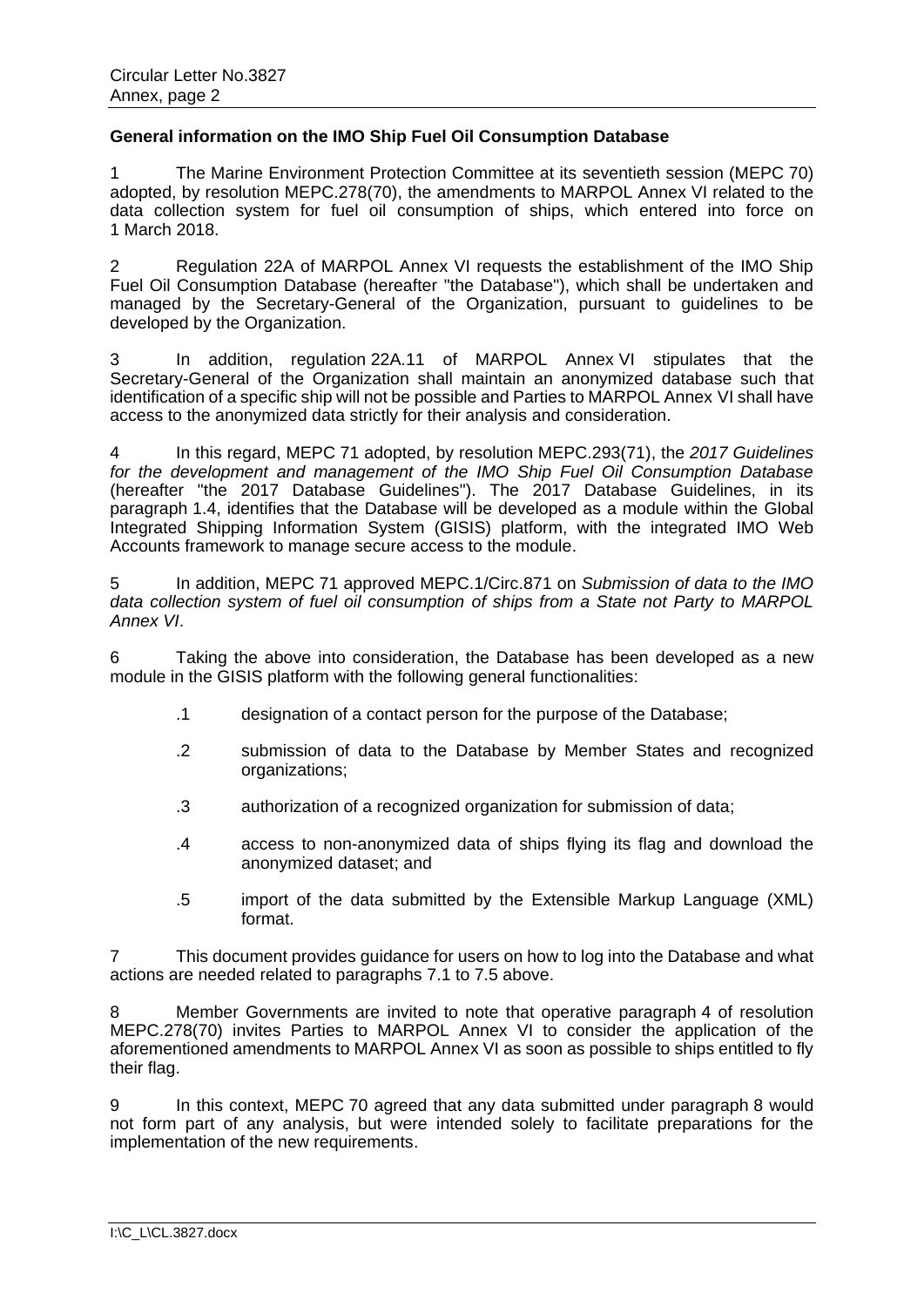### APPENDIX 1

### **GUIDANCE FOR PARTIES TO MARPOL ANNEX VI**

1 Assignment of a ship fuel oil consumption module manager and user(s) by a GISIS administrator

|                             | In order to enable users to access the Database, GISIS administrator is requested<br>to assign the following User Role(s):                                                  |
|-----------------------------|-----------------------------------------------------------------------------------------------------------------------------------------------------------------------------|
| .1                          | Ship Fuel Oil Consumption manager (hereafter "the module<br>manager"); and,                                                                                                 |
| $\cdot$ .2                  | if necessary, Ship Fuel Oil Consumption user(s) (hereafter<br>"the module user(s)").                                                                                        |
|                             | <b>User Roles</b>                                                                                                                                                           |
|                             | <b>GISIS modules</b>                                                                                                                                                        |
|                             | Ship Fuel Oil Consumption manager $(i)$                                                                                                                                     |
|                             | Ship Fuel Oil Consumption user $(i)$                                                                                                                                        |
|                             |                                                                                                                                                                             |
| The module manager can:     |                                                                                                                                                                             |
|                             |                                                                                                                                                                             |
| $\cdot$ 1<br>$\overline{2}$ | designate a contact person;<br>submit the data to the Database and edit the data submitted for                                                                              |
|                             | ships flying its flag;                                                                                                                                                      |
| $\cdot$ 3                   | authorize recognized organization(s) for submission of data;                                                                                                                |
| .4                          | access to non-anonymized data of ships flying its flag; and                                                                                                                 |
| $.5\,$                      | download the anonymized dataset.                                                                                                                                            |
| The module user(s) can:     |                                                                                                                                                                             |
| $\cdot$ 1                   | access (read-only) to the information on the contact person, data<br>submitted, authorized recognized organization(s), non-anonymized<br>data of ships flying its flag; and |
| .2                          | download the anonymized dataset.                                                                                                                                            |

### 2 Log into the Database and designation of a contact person

|               |  | In order to access the Database, after           |  |
|---------------|--|--------------------------------------------------|--|
|               |  | logging into GISIS, click on the "Ship Fuel Oil" |  |
|               |  | Consumption" module from the icon shown          |  |
| on the right. |  |                                                  |  |

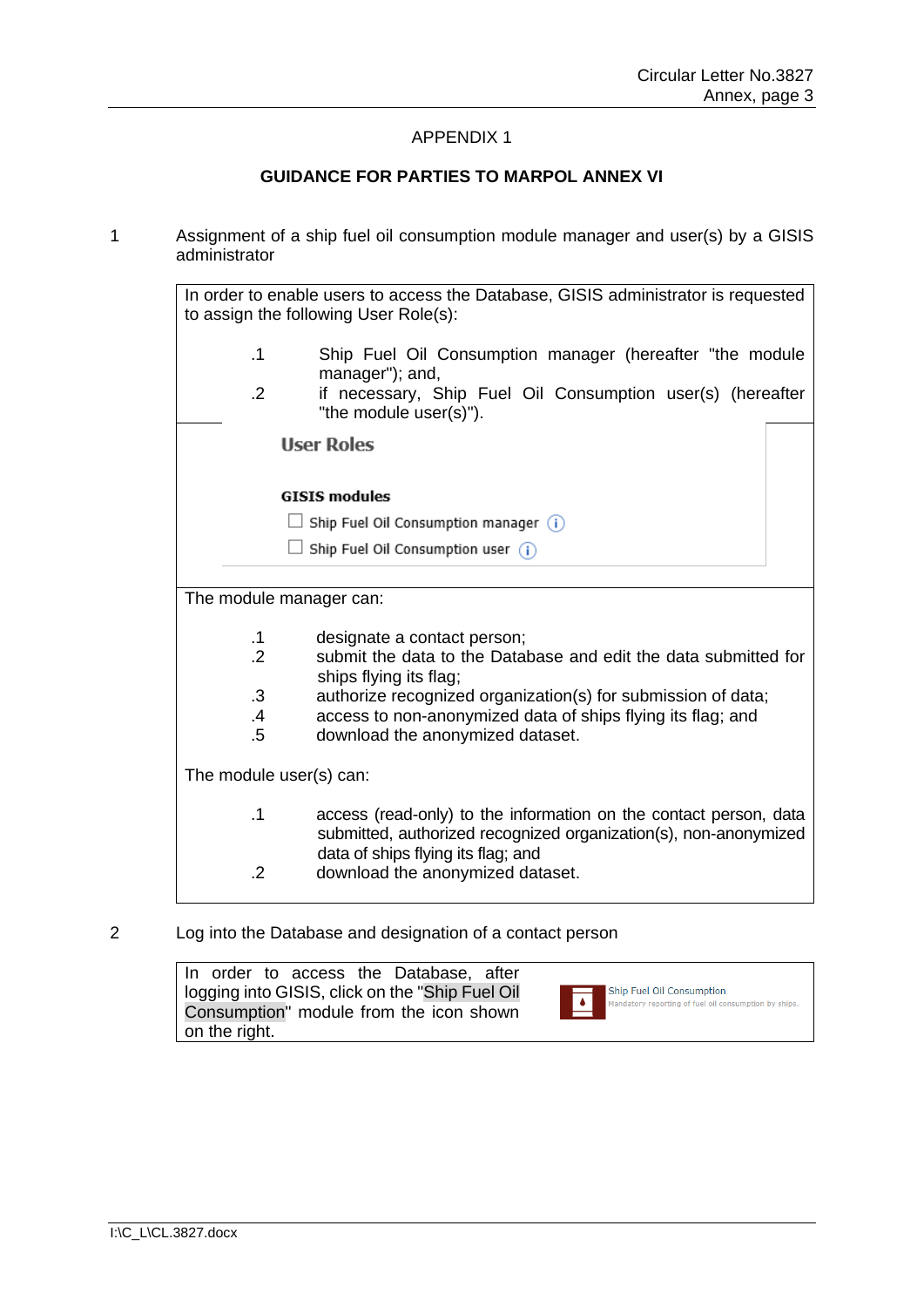| When the module manager first logs into the Database, they are requested to<br>designate a contact person for the purposes of the database who is responsible for<br>communication with the Secretariat if any matter arises with regard to the<br>submission of data by the respective Administration.<br>It is recommended to fill in the contact details of the module manager as a contact<br>person. |  |
|-----------------------------------------------------------------------------------------------------------------------------------------------------------------------------------------------------------------------------------------------------------------------------------------------------------------------------------------------------------------------------------------------------------|--|
| <b>INTERNATIONAL</b><br><b>GISIS: Ship Fuel Oil Consumption</b><br><b>MARITIME</b><br><b>ORGANIZATION</b>                                                                                                                                                                                                                                                                                                 |  |
|                                                                                                                                                                                                                                                                                                                                                                                                           |  |
| $\hat{\omega}$ Members Area > Ship Fuel Oil Consumption > Contact person                                                                                                                                                                                                                                                                                                                                  |  |
| <b>Consumption Records</b><br><b>Contact Person</b><br>Recognized Organizations                                                                                                                                                                                                                                                                                                                           |  |
| Please provide a contact person on this page for                                                                                                                                                                                                                                                                                                                                                          |  |
| Contact Person /                                                                                                                                                                                                                                                                                                                                                                                          |  |
| The Administration should designate a contact person for the purposes of the database who is<br>MEPC.293(71) on 2017 Guidelines for the development and management of the IMO Ship fuel<br>No contact details available.                                                                                                                                                                                  |  |
| Add contact                                                                                                                                                                                                                                                                                                                                                                                               |  |
| <b>INTERNATIONAL</b><br><b>GISIS: Ship Fuel Oil Consumption</b><br>MARITIME<br>ORGANIZATION                                                                                                                                                                                                                                                                                                               |  |
| thembers Area > Ship Fuel Oil Consumption > Contact person                                                                                                                                                                                                                                                                                                                                                |  |
| <b>Consumption Records</b><br>Contact Person<br>Recognized Organizations                                                                                                                                                                                                                                                                                                                                  |  |
| Contact Person /                                                                                                                                                                                                                                                                                                                                                                                          |  |
| The Administration should designate a contact person for the purposes of the database who is responsible for commun<br>MEPC.293(71) on 2017 Guidelines for the development and management of the IMO Ship fuel oil consumption databas                                                                                                                                                                    |  |
| Title:                                                                                                                                                                                                                                                                                                                                                                                                    |  |
| First name:                                                                                                                                                                                                                                                                                                                                                                                               |  |
| Last name:                                                                                                                                                                                                                                                                                                                                                                                                |  |
| Telephone:                                                                                                                                                                                                                                                                                                                                                                                                |  |
| E-mail:                                                                                                                                                                                                                                                                                                                                                                                                   |  |
|                                                                                                                                                                                                                                                                                                                                                                                                           |  |
|                                                                                                                                                                                                                                                                                                                                                                                                           |  |
| Click "Submit" when done<br>Cancel<br>Submit                                                                                                                                                                                                                                                                                                                                                              |  |
|                                                                                                                                                                                                                                                                                                                                                                                                           |  |

3 Submission of data and revision of the data already submitted

| Click "Consumption Record" and then click "Add new record" to submit the data.                    |
|---------------------------------------------------------------------------------------------------|
| $\Omega$ Members Area > Ship Fuel Oil Consumption > Consumption records                           |
| Consumption Records<br><b>Recognized Organizations</b><br><b>Contact Person</b>                   |
| Consumption records                                                                               |
| Add new record »                                                                                  |
| Export data                                                                                       |
| Export the data submitted for the respective year.                                                |
| Reporting year:<br>Export anonymized data<br>$2017$ $\tau$<br>Export own non-anonymized data      |
| Your existing consumption records<br>Select a reporting year, then click on a record for details. |
| Reporting year:<br>$2017$ $*$                                                                     |
| Flag Administration:<br>$\boldsymbol{\mathrm{v}}$                                                 |
| <b>IMO Number:</b><br><b>IMO</b><br>Search                                                        |
|                                                                                                   |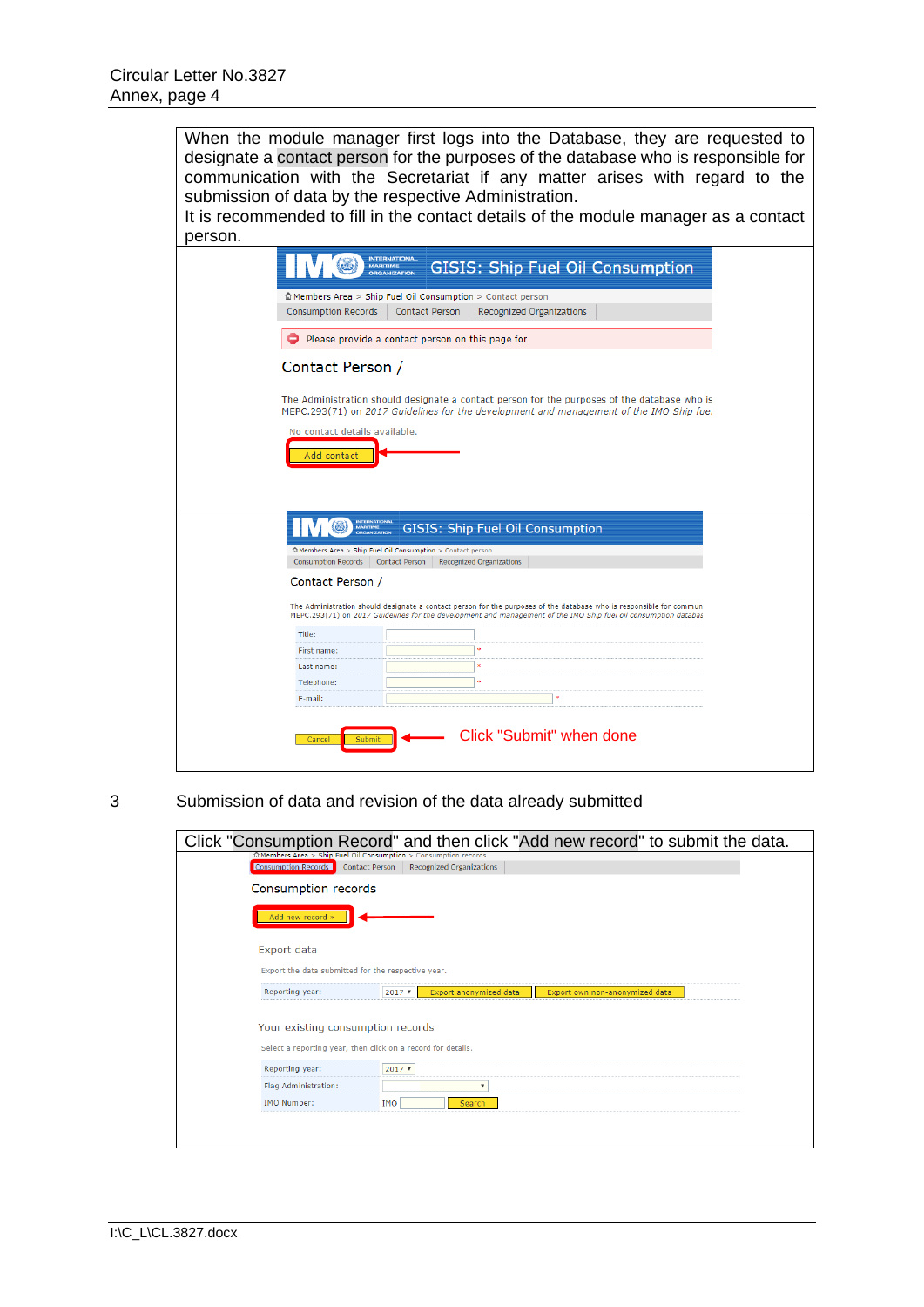| Input the data of a ship then click "Submit".                                           |                                 |                                                                                   |
|-----------------------------------------------------------------------------------------|---------------------------------|-----------------------------------------------------------------------------------|
| <b>Consumption Records</b><br>Contact Person                                            | Recognized Organizations        |                                                                                   |
| Consumption record                                                                      |                                 |                                                                                   |
|                                                                                         |                                 | Select "Reporting year", "Start date"                                             |
| Reporting year:                                                                         | 2017 ▼                          | and "End date".                                                                   |
| Start date:                                                                             | 2017-01-01<br>Ħ                 |                                                                                   |
| End date:                                                                               | 2017-12-31                      | Enter the IMO number of the ship,<br>then click "Populate ship particulars".      |
|                                                                                         |                                 |                                                                                   |
| <b>Ship Particulars</b>                                                                 |                                 | Relevant ship particulars will be<br>populated from the GISIS Ship and            |
| Flag Administration:                                                                    | ٧.                              | Company Particulars module.                                                       |
| Party to MARPOL Annex VI:                                                               | Yes                             |                                                                                   |
| IMO Number:                                                                             | IMO                             | Populate ship particulars                                                         |
| Ship type:                                                                              | -- Please select --             | ▼                                                                                 |
| Gross tonnage:                                                                          |                                 |                                                                                   |
| Net tonnage:                                                                            |                                 |                                                                                   |
| Deadweight tonnage:                                                                     |                                 |                                                                                   |
| Main propulsion power output:                                                           |                                 | kW                                                                                |
| Auxiliary engine(s) power output:                                                       |                                 | kW                                                                                |
| EEDI:                                                                                   |                                 |                                                                                   |
| Ice class:                                                                              |                                 |                                                                                   |
|                                                                                         |                                 |                                                                                   |
| Consumption Data                                                                        |                                 |                                                                                   |
| Distance travelled:                                                                     |                                 | NΜ                                                                                |
| Hours underway:                                                                         |                                 | hours                                                                             |
|                                                                                         |                                 |                                                                                   |
| Consumption:                                                                            |                                 |                                                                                   |
| Fuel oil type:                                                                          | -- Please select --             | ▼                                                                                 |
| Quantity:                                                                               | metric tonnes                   |                                                                                   |
| Data collection method: -- Please select --                                             |                                 | ▼                                                                                 |
| Add consumption data                                                                    |                                 |                                                                                   |
|                                                                                         |                                 | After adding fuel oil consumption data, click                                     |
|                                                                                         | "Add consumption data".         |                                                                                   |
| Cance                                                                                   | add the data one-by-one.        | If the ship has two or more fuel oil types, then                                  |
|                                                                                         |                                 |                                                                                   |
|                                                                                         | <b>Click "Submit" when done</b> |                                                                                   |
|                                                                                         |                                 | After the submission, the summary of data submitted is shown on the "Consumption" |
| record" page.                                                                           |                                 |                                                                                   |
|                                                                                         |                                 | This summary includes not only data submitted by the Administration but also data |
| submitted by authorized recognized organizations, if applicable.<br><u>(MO_Number</u> · |                                 | <u>Hours underway (houi</u><br><u>Fuel oil consumption total (metric tonnes</u>   |
| <b>IMO</b><br>Others                                                                    | 12<br>23                        | 1234                                                                              |
| <b>IMO</b><br>Cruise passenger ship<br><b>IMO</b><br>Cruise passenger ship              | 300<br>5000<br>3456<br>345      | 5000<br>68                                                                        |
|                                                                                         |                                 |                                                                                   |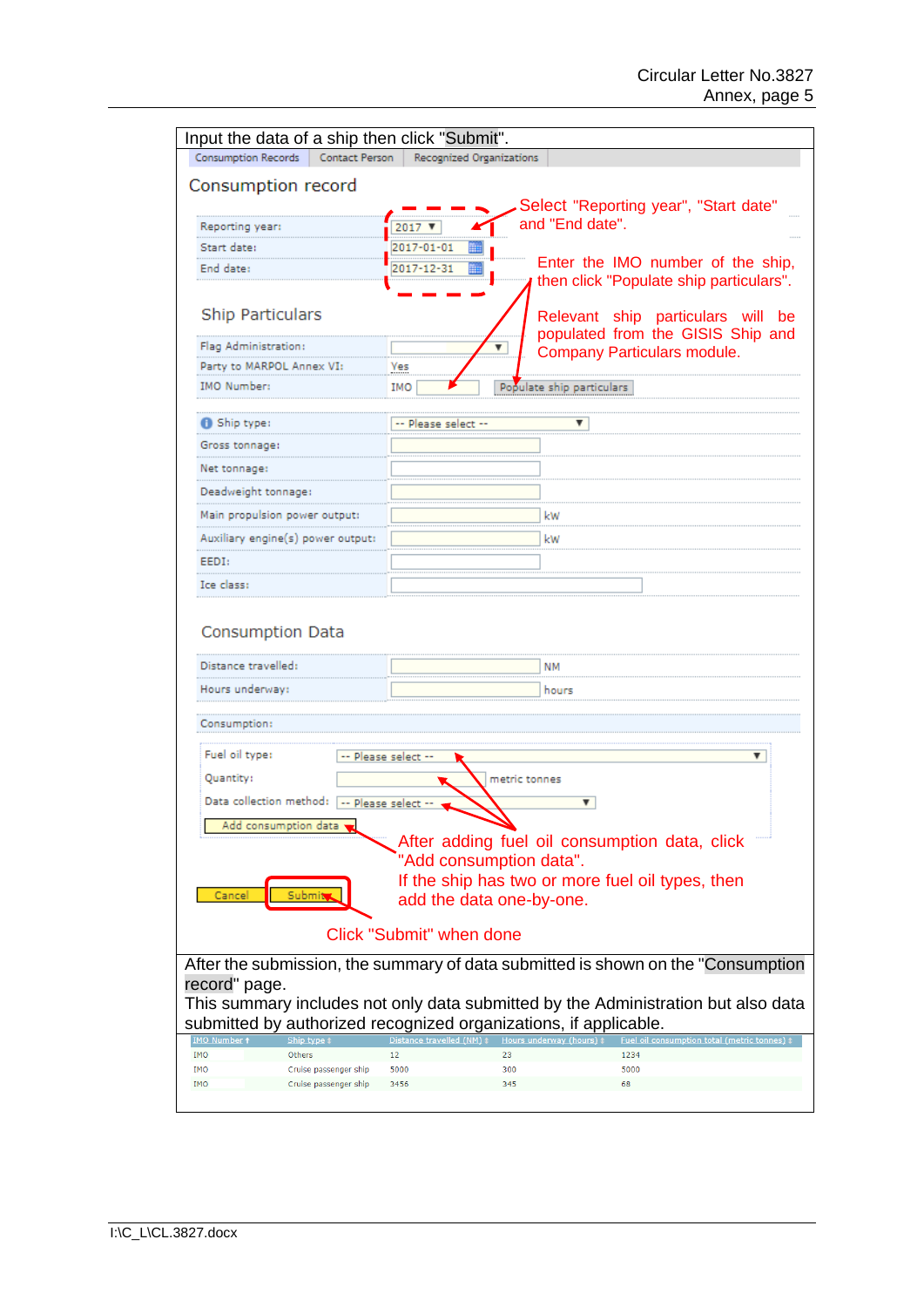## 4 Authorization of a recognized organization for submission of data

|            | Click "Recognized Organization".                                                                                                                                                                                        |                                                         |
|------------|-------------------------------------------------------------------------------------------------------------------------------------------------------------------------------------------------------------------------|---------------------------------------------------------|
|            | $\hat{\omega}$ Members Area > Ship Fuel Oil Consumption > Recognized organizations                                                                                                                                      |                                                         |
|            | <b>Consumption Records</b><br><b>Contact Person</b>                                                                                                                                                                     | Recognized Organizations                                |
|            | Recognized Organizations /                                                                                                                                                                                              |                                                         |
|            |                                                                                                                                                                                                                         |                                                         |
|            | Under the data collection system for fuel oil consumption of ships, as specified in MARPOL Annex V<br>organization(s) from the following list. These organizations may perform, inter alia, the following a             |                                                         |
|            | . submit the data for ships flying your flag;<br>• designate a contact point responsible for communication with the IMO Secretariat if any tech<br>• have access to non-anonymized data submitted by this organization. |                                                         |
|            | Authorized Recognized Organizations                                                                                                                                                                                     |                                                         |
|            | No organizations have been authorized.                                                                                                                                                                                  |                                                         |
|            | Available Recognized Organizations<br>Select an organization to give them authorization to submit data on your behalf to this module.                                                                                   |                                                         |
|            | Recognized Organization                                                                                                                                                                                                 |                                                         |
|            | African International Register (AIR)                                                                                                                                                                                    |                                                         |
|            | American Bureau of Shipping (ABS)                                                                                                                                                                                       |                                                         |
|            | ASIA CLASSIFICATION ACS (ACS)                                                                                                                                                                                           | All recognized organizations<br>registered in the GISIS |
|            | ASIA Classification Society - ASIA (ASIA)                                                                                                                                                                               | <b>Recognized Organizations</b>                         |
|            | Associated Consultants Bureau Ltd. (ACB)                                                                                                                                                                                | module are shown.                                       |
|            | Belgian Marine Inspection Service (BMIS)                                                                                                                                                                                |                                                         |
|            | <b>Dolizo Maritimo Burgau Inc. (DMD)</b>                                                                                                                                                                                |                                                         |
|            | Click a recognized organization from the list and click "Authorize Organization".                                                                                                                                       |                                                         |
|            |                                                                                                                                                                                                                         |                                                         |
| tions      | Recognized Organization                                                                                                                                                                                                 | $\mathbf{x}$                                            |
|            | Authorizing American Bureau of Shipping (ABS) will allow them to carry out the following actions, inter alia, in<br>relation with the submission of data:                                                               |                                                         |
| ons        | · submit the data for ships flying your flag;<br>. designate a contact point responsible for communication with the IMO Secretariat if any technical matter arises                                                      |                                                         |
| on to subm | with regard to the submission of data; and<br>• have access to nor-anonymized data submitted by this organization.                                                                                                      |                                                         |
|            | Authorize Organization<br>Cancel                                                                                                                                                                                        |                                                         |
|            |                                                                                                                                                                                                                         |                                                         |
|            |                                                                                                                                                                                                                         |                                                         |
|            |                                                                                                                                                                                                                         |                                                         |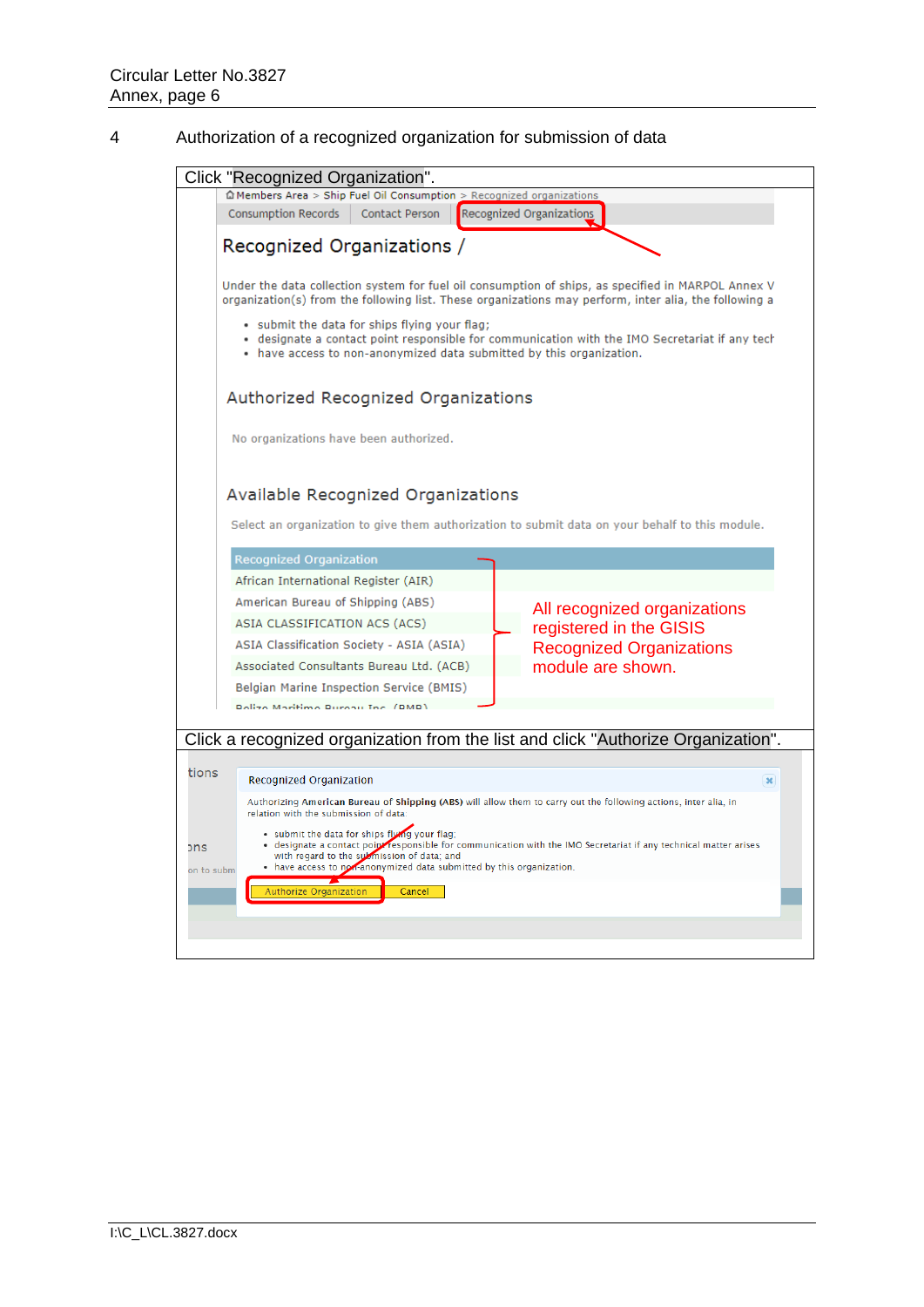| Then the authorized recognized organization is shown on the screen.                                                                                                                                                            |
|--------------------------------------------------------------------------------------------------------------------------------------------------------------------------------------------------------------------------------|
| <b>Recognized Organizations</b><br><b>Consumption Records</b><br><b>Contact Person</b>                                                                                                                                         |
| American Bureau of Shipping (ABS) has been authorized.                                                                                                                                                                         |
| Recognized Organizations                                                                                                                                                                                                       |
| Under the data collection system for fuel oil consumption of ships, as specified in MARPOL Annex VI, an /<br>organization(s) from the following list. These organizations may perform, inter alia, the following actions       |
| . submit the data for ships flying your flag;<br>· designate a contact point responsible for communication with the IMO Secretariat if any technical (<br>• have access to non-anonymized data submitted by this organization. |
| Authorized Recognized Organizations                                                                                                                                                                                            |
| Recognized Organization                                                                                                                                                                                                        |
| American Bureau of Shipping (ABS)                                                                                                                                                                                              |
|                                                                                                                                                                                                                                |
| Available Recognized Organizations                                                                                                                                                                                             |
| Select an organization to give them authorization to submit data on your behalf to this module.                                                                                                                                |
| <b>Recognized Organization</b>                                                                                                                                                                                                 |
| African International Register (AIR)                                                                                                                                                                                           |
| ASIA CLASSIFICATION ACS (ACS)                                                                                                                                                                                                  |
| ASIA Classification Society - ASIA (ASIA)                                                                                                                                                                                      |
| If you need to terminate the authorization, click the recognized organization and<br>then click "Deauthorize Organization".                                                                                                    |
| Recognized Organization<br>$\pmb{\times}$                                                                                                                                                                                      |
| Deauthorizing American Bureau of Shipping (ABS) will stop them from carrying out any actions in relation with the<br>submission of data.                                                                                       |
| Deauthorize Organization<br>Cancel<br>to subm                                                                                                                                                                                  |
|                                                                                                                                                                                                                                |

5 Export of anonymized dataset

| Click "Consumption Records".                                                                     |
|--------------------------------------------------------------------------------------------------|
| Select the reporting year and then click "Export anonymized data".                               |
| thembers Area > Ship Fuel Oil Consumption > Consumption records                                  |
| <b>Consumption Records</b><br>Contact Person<br>Recognized Organizations                         |
| Consumption records                                                                              |
| Add new record »                                                                                 |
| Export data                                                                                      |
| Export the data submitted for the respective year.                                               |
| Reporting year:<br>$2017$ $\sqrt{ }$<br>Export anonymized data<br>Export own non-anonymized data |
|                                                                                                  |
|                                                                                                  |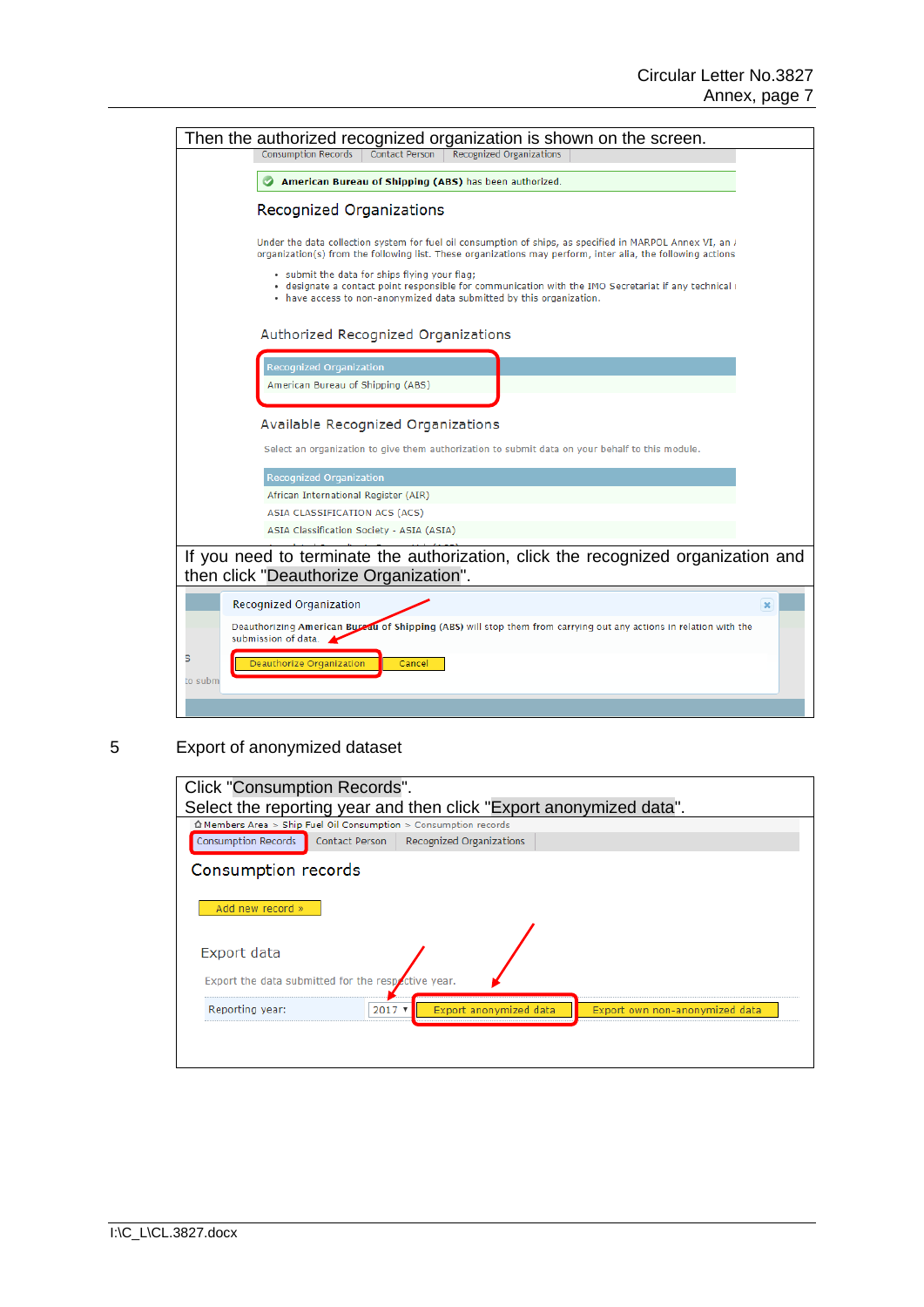|                       |               |                  |                            |       |                                                                              |                   |                          |      |      |           |              |                | An anonymized dataset (MS Excel spreadsheet) is downloaded. |       |          |                                |                                        |
|-----------------------|---------------|------------------|----------------------------|-------|------------------------------------------------------------------------------|-------------------|--------------------------|------|------|-----------|--------------|----------------|-------------------------------------------------------------|-------|----------|--------------------------------|----------------------------------------|
|                       | A             | B                | c                          | D     | F                                                                            | е                 | G                        | н    |      |           | K            |                | M                                                           | N     | $\circ$  | P                              | o<br>R                                 |
|                       | Ship no.      |                  |                            |       | Party to M Ship type Gross toni Net tonna Deadweig Main prop Auxiliary (EEDI |                   |                          |      |      | Ice class |              |                | Distance t Hours und Fuel oil ty Cf value                   |       | Quantity | Data collection method         |                                        |
| $\overline{2}$        | $\mathbf{1}$  | Party            | <b>Tanker</b>              | 6200  | N/A                                                                          | 8100              | 6000                     | 1000 | N/A  | <b>No</b> | 10000        | 6600           | <b>Heavy Fue</b>                                            | 3.114 |          | 16000 Method using BDNs        |                                        |
| 3                     |               |                  |                            |       |                                                                              |                   |                          |      |      |           |              |                | Diesel/Ga                                                   | 3.206 |          |                                | 1000 Method using bunker fuel oil tank |
| 4                     |               |                  |                            |       |                                                                              |                   |                          |      |      |           |              |                |                                                             |       |          |                                |                                        |
| 5                     | 12            | Party            | Ro-ro care 24000           |       | N/A                                                                          | 4900              | 50000                    | 4000 | 10.1 | Yes       | 600          | 20             | Diesel/Ga                                                   | 3.206 |          | 50000 Method using flow meters |                                        |
| 6                     |               |                  |                            |       |                                                                              |                   |                          |      |      |           |              |                |                                                             |       |          |                                |                                        |
| $\overline{7}$        | ĨЗ            | Party            | Ro-ro carg 24000           |       | N/A                                                                          | 4900              | 50000                    | 4000 | 10.1 | Yes       | 500          | 300            | Diesel/Ga                                                   | 3.206 |          | 2000 Method using BDNs         |                                        |
| 8                     |               |                  |                            |       |                                                                              |                   |                          |      |      |           |              |                |                                                             |       |          |                                |                                        |
| 9                     | ĨΔ            | Party            | Ro-ro carg 120000          |       | N/A                                                                          | 15000             | 6000                     | 5000 | 20.3 | Yes       | 8000         | 0000           | Diesel/Ga                                                   | 3.206 |          | 5000 Method using BDNs         |                                        |
| 10                    |               |                  |                            |       |                                                                              |                   |                          |      |      |           |              |                |                                                             |       |          |                                |                                        |
| 11                    | ís.           | Party            | Ro-ro pass 20000           |       | N/A                                                                          | 5200              | 12000                    | 3000 | N/A  | <b>No</b> | 15000        | ١o             | esel/c                                                      | 3.206 |          | 50000 Method using flow meters |                                        |
| 12                    |               |                  |                            |       |                                                                              |                   |                          |      |      |           |              |                |                                                             |       |          |                                |                                        |
| 13 <sup>6</sup>       |               | Party            | Ro-ro pass 20000           |       | N/A                                                                          | 5200              | 12000                    | 3000 | N/A  | <b>No</b> | 450          | 740            | oz Eu                                                       | 3.114 |          | 50 Method using BDNs           |                                        |
| 14                    |               |                  |                            |       |                                                                              |                   |                          |      |      |           |              |                | Diesel, ad                                                  | 3.206 |          | 6000 Method using BDNs         |                                        |
| 15                    |               |                  |                            |       |                                                                              |                   | $\epsilon$               |      |      |           |              | $\overline{2}$ |                                                             |       |          |                                |                                        |
| 16 <sup>7</sup>       |               | Party            | Ro-ro pass 20000           |       | N/A                                                                          | 8800              |                          |      |      |           |              |                | <b>Light Fuel</b>                                           | 3.151 |          | 50 Method using BDNs           |                                        |
| 17<br>18 <sup>5</sup> |               | Party            | Cruise pas 40000           |       | 40000                                                                        | 7700 <sub>v</sub> | $\overline{\phantom{a}}$ | s.   | 'n   | <b>No</b> | $\mathbf{v}$ | 350            | Diesel/Ga                                                   | 3.206 |          | 56 Method using flow meters    |                                        |
| 19                    |               |                  |                            |       |                                                                              |                   |                          |      |      |           |              |                | Other: tes                                                  | 3.032 |          | 12 Method using BDNs           |                                        |
| 20                    |               |                  |                            |       |                                                                              |                   |                          |      |      |           |              |                |                                                             |       |          |                                |                                        |
| 21 <sup>5</sup>       |               | Party            | Cruise pas 140000          |       | 1/4                                                                          | 00 <sub>0</sub>   | 0000                     | 3000 | N/A  | <b>No</b> | 5000         | 300            | <b>Heavy Fue</b>                                            | 3.114 |          | 5000 Method using BDNs         |                                        |
| 22                    |               |                  |                            |       |                                                                              |                   |                          |      |      |           |              |                |                                                             |       |          |                                |                                        |
| 23 10                 |               | Party            | <b>Others</b>              | 40000 | 40000                                                                        | 77000             | 90000                    | 5000 | 12.1 | <b>No</b> | 12           | $5^{2}$        | Diesel/Ga                                                   | 3.206 |          | 1234 Method using flow meters  |                                        |
| 24                    |               |                  |                            |       |                                                                              |                   |                          |      |      |           |              |                |                                                             |       |          |                                |                                        |
| 25                    | $\mathbf{11}$ |                  | non-Party Bulk carrie 6300 |       | N/A                                                                          | 9100              | 5200                     | 1000 | N/A  | <b>No</b> | 19000        | 17000          | <b>Heavy Fue</b>                                            | 3.114 |          | 6500 Method using BDNs         |                                        |
| 26                    |               |                  |                            |       |                                                                              |                   |                          |      |      |           |              |                | <b>Light Fuel</b>                                           | 3.151 |          | 3000 Method using flow meters  |                                        |
| 27                    |               |                  |                            |       |                                                                              |                   |                          |      |      |           |              |                |                                                             |       |          |                                |                                        |
| $28^{6}12$            |               | non-Party Tanker |                            | 6200  | N/A                                                                          | 8100              | 5900                     | 1000 | N/A  | <b>No</b> | 56000        | 5000           | Diesel/Ga                                                   | 3.206 |          | 20000 Method using BDNs        |                                        |

### 6 Export of non-anonymized dataset of ships flying its flag

| Select the reporting year and then click "Export own non-anonymized data".<br>$\hat{\Omega}$ Members Area > Ship Fuel Oil Consumption > Consumption records<br><b>Consumption Records</b><br><b>Contact Person</b><br><b>Recognized Organizations</b> |                               |   |
|-------------------------------------------------------------------------------------------------------------------------------------------------------------------------------------------------------------------------------------------------------|-------------------------------|---|
|                                                                                                                                                                                                                                                       |                               |   |
|                                                                                                                                                                                                                                                       |                               |   |
|                                                                                                                                                                                                                                                       |                               |   |
| Consumption records                                                                                                                                                                                                                                   |                               |   |
| Add new record »                                                                                                                                                                                                                                      |                               |   |
|                                                                                                                                                                                                                                                       |                               |   |
| Export data                                                                                                                                                                                                                                           |                               |   |
| Export the data submitted for the respective year.                                                                                                                                                                                                    |                               |   |
|                                                                                                                                                                                                                                                       |                               |   |
| Reporting year:<br>Export anonymized data<br>Export own non-anonymized data<br>$2017$ $*$                                                                                                                                                             |                               |   |
|                                                                                                                                                                                                                                                       |                               |   |
|                                                                                                                                                                                                                                                       |                               |   |
| A non-anonymized dataset of ships flying its flag (MS Excel spreadsheet) is                                                                                                                                                                           |                               |   |
| downloaded.                                                                                                                                                                                                                                           |                               |   |
| G<br>н<br>$\mathsf{K}$<br>$\overline{O}$<br>p<br>$\Omega$<br>D<br>E<br>F<br>$\mathbf{I}$<br>J.<br>L.<br>M<br>N<br>R<br>B<br>c<br>A                                                                                                                    | s                             | U |
| 1 Ship no. Party to MIMO Num Ship Flag<br>Ship type Gross toni Net tonna Deadweig Main prop Auxiliary (EEDI<br>Ice class Distance t Hours und Submitter Fuel oil ty Cf value Quantity Data collection method                                          |                               |   |
| 40154 40000<br>3000 12.10000<br>$2^{1}$<br>xxxxxxx Name of Flag Cruise passe<br>77061<br>90319<br>3456<br>Diesel/Ga<br>3.206<br>Party<br>345 xxxxx                                                                                                    | 56 Method using flow meters   |   |
| Other: tes<br>3.032<br>3                                                                                                                                                                                                                              | 12 Method using BDNs          |   |
| 4<br>xxxxxxx Name of Flag Cruise passe 138194 N/A<br>5 <sup>2</sup><br>11000<br>5000<br>300 <sub>cm</sub><br>.00<br><b>Heavy Fue</b><br>3.114<br>Party<br>300 xxxxx                                                                                   | 5000 Method using BDNs        |   |
| 6                                                                                                                                                                                                                                                     |                               |   |
| $5 - 200$<br>xxxxxxx Name of Flag Others<br>90.<br>73<br>061<br>000<br>Diesel/Ga<br>3.206<br>Party<br>12<br>23 XXXXX                                                                                                                                  | 1234 Method using flow meters |   |
| 8                                                                                                                                                                                                                                                     |                               |   |
| 9                                                                                                                                                                                                                                                     |                               |   |
| 10<br>11                                                                                                                                                                                                                                              |                               |   |
|                                                                                                                                                                                                                                                       |                               |   |
| 12                                                                                                                                                                                                                                                    |                               |   |

7 Data submission via Extensible Markup Language (XML) format

In addition to the Database within the GISIS platform, the Extensible Markup Language (XML) format is developed for bulk data submission from Member States. Member States that need to use the XML format should contact the Secretariat [\(dcs@imo.org\)](mailto:dcs@imo.org) for further information.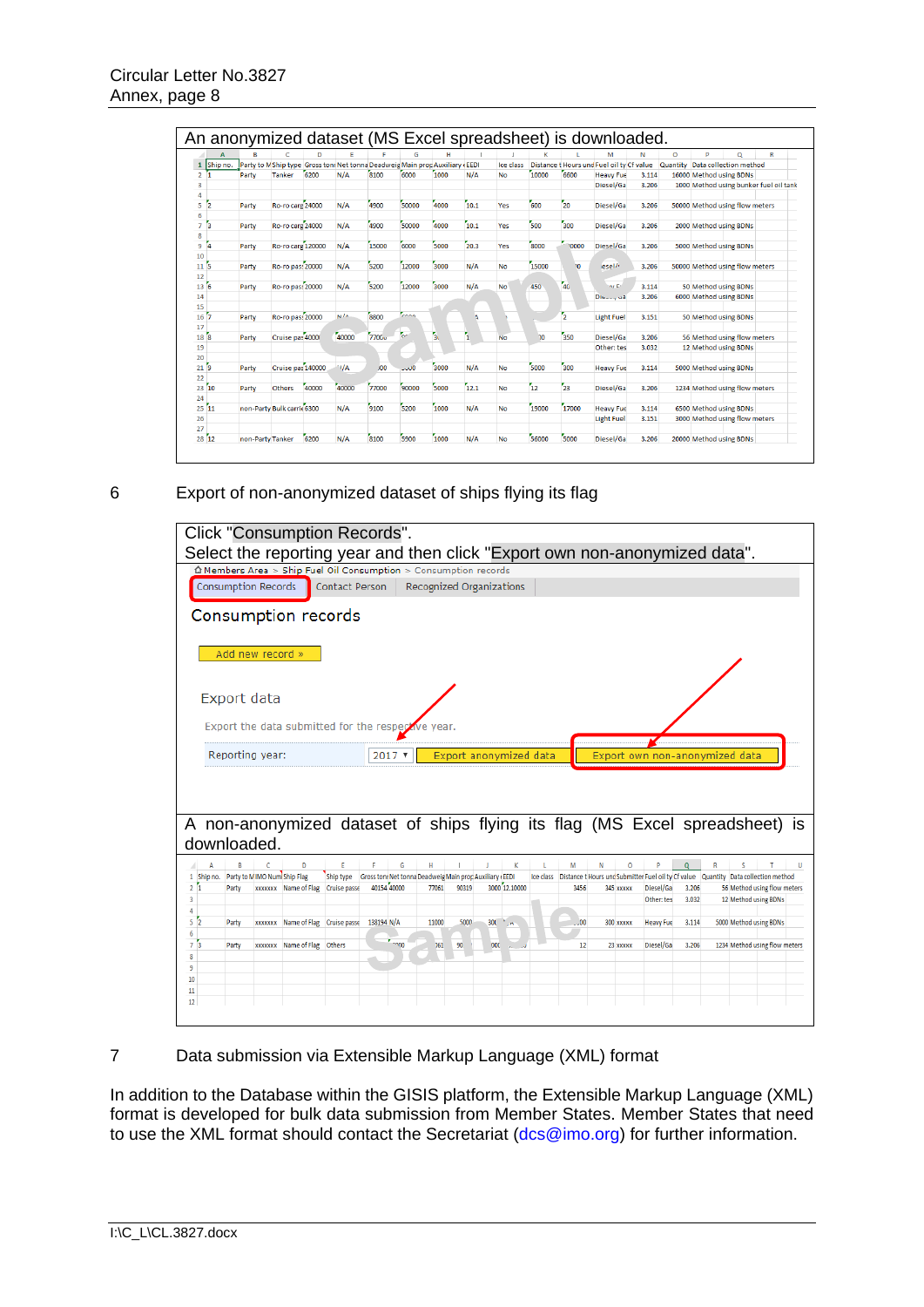### APPENDIX 2

### **GUIDANCE FOR NON-PARTIES TO MARPOL ANNEX VI**

As identified in paragraphs 3 and 4 of [MEPC.1/Circ.871](http://www.imo.org/en/OurWork/Environment/PollutionPrevention/AirPollution/Documents/MEPC_1-Circ-871-Submission%20of%20data%20of%20non-Party.pdf) on *Submission of data to the IMO data collection system of fuel oil consumption of ships from a State not Party to MARPOL Annex VI*, fuel oil consumption data of ships not flying the flag of a Party to MARPOL Annex VI could be submitted by: a recognized organization duly authorized by a Party of MARPOL Annex VI; or by a non-Party to MARPOL Annex VI directly.

This appendix 2 provides a procedure for a non-Party to submit the fuel oil consumption data and relevant features of the Database.

1 Assignment of a ship fuel oil consumption module manager and user(s) by GISIS administrator

|                         | In order to enable users to access the Database, GISIS administrator is requested<br>to assign the following User Role(s):                           |
|-------------------------|------------------------------------------------------------------------------------------------------------------------------------------------------|
| $\cdot$ 1               | Ship Fuel Oil Consumption manager (hereafter "the module<br>manager"); and,                                                                          |
| $\cdot$ 2               | if necessary, Ship Fuel Oil Consumption user(s) (hereafter "the<br>module user(s)").                                                                 |
|                         | <b>User Roles</b>                                                                                                                                    |
|                         | <b>GISIS modules</b>                                                                                                                                 |
|                         | Ship Fuel Oil Consumption manager $(i)$                                                                                                              |
|                         | Ship Fuel Oil Consumption user $(i)$                                                                                                                 |
| The module manager can: |                                                                                                                                                      |
| .1                      | designate a contact person;                                                                                                                          |
| $\cdot$ 2               | submit the data to the Database and edit the data submitted for<br>ships flying its flag; and                                                        |
| $\cdot$ 3               | access to non-anonymized data of ships flying its flag.                                                                                              |
|                         | The module user(s) can access (read-only) to the information on the contact<br>person, data submitted, non-anonymized data of ships flying its flag. |

### 2 Log into the Database and designation of a contact person

In order to access the Database, after logging into GISIS, click on the "Ship Fuel Oil Consumption" module from the icon shown on the right.



When the module manager first logs into the Database, they are requested to designate a contact person for the purposes of the database who is responsible for communication with the Secretariat if any matter arises with regard to the submission of data by the respective Administration.

It is recommended to fill in the contact details of the module manager as a contact person.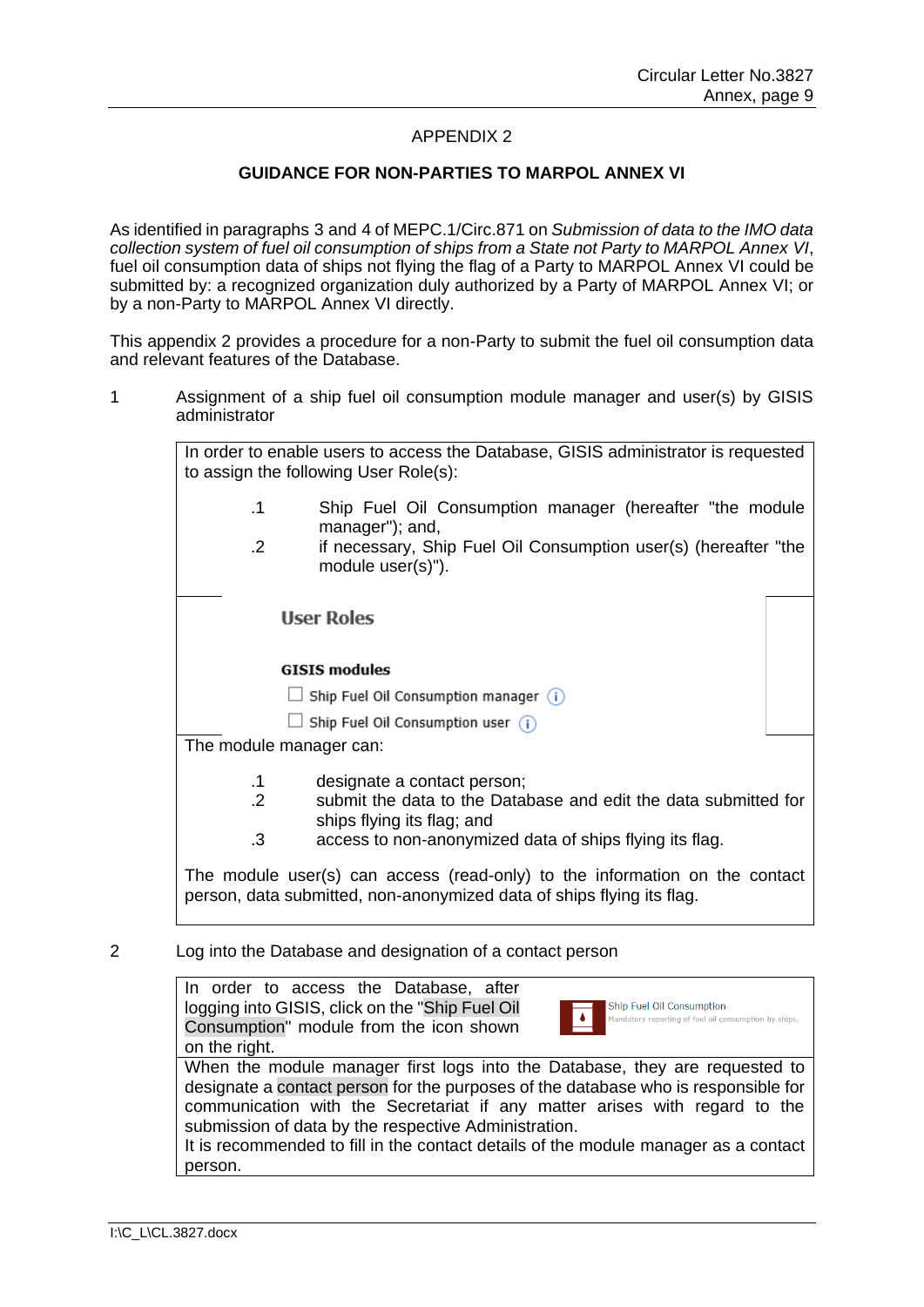|                                                        | <b>INTERNATIONAL</b><br>GISIS: Ship Fuel Oil Consumption<br><b>MARITIME</b><br><b>ORGANIZATION</b>                                                                                                                                     |
|--------------------------------------------------------|----------------------------------------------------------------------------------------------------------------------------------------------------------------------------------------------------------------------------------------|
| <b>Consumption Records</b>                             | △ Members Area > Ship Fuel Oil Consumption > Contact person<br><b>Recognized Organizations</b><br><b>Contact Person</b>                                                                                                                |
|                                                        | Please provide a contact person on this page for                                                                                                                                                                                       |
|                                                        |                                                                                                                                                                                                                                        |
| Contact Person /                                       |                                                                                                                                                                                                                                        |
|                                                        | The Administration should designate a contact person for the purposes of the database who is<br>MEPC.293(71) on 2017 Guidelines for the development and management of the IMO Ship fuel                                                |
| No contact details available.<br>Add contact           |                                                                                                                                                                                                                                        |
|                                                        |                                                                                                                                                                                                                                        |
| <b>NTERNATIONAL</b><br><b>MARITIME</b><br>ORGANIZATION | GISIS: Ship Fuel Oil Consumption                                                                                                                                                                                                       |
| <b>Consumption Records</b>                             | Members Area > Ship Fuel Oil Consumption > Contact person<br><b>Recognized Organizations</b><br><b>Contact Person</b>                                                                                                                  |
| Contact Person /                                       |                                                                                                                                                                                                                                        |
|                                                        | The Administration should designate a contact person for the purposes of the database who is responsible for commun<br>MEPC.293(71) on 2017 Guidelines for the development and management of the IMO Ship fuel oil consumption databas |
| Title:                                                 | si:                                                                                                                                                                                                                                    |
| First name:                                            |                                                                                                                                                                                                                                        |
| Last name:<br>Telephone:                               | s).                                                                                                                                                                                                                                    |

# 3 Submission of data and revision of the data already submitted

|                                                                                                                                                                                                       | Click "Consumption Record" and then click "Add new record" to submit the data. |
|-------------------------------------------------------------------------------------------------------------------------------------------------------------------------------------------------------|--------------------------------------------------------------------------------|
| $\hat{\Omega}$ Members Area > Ship Fuel Oil Consumption > Consumption records                                                                                                                         |                                                                                |
| Consumption Records<br><b>Contact Person</b>                                                                                                                                                          |                                                                                |
| Consumption records                                                                                                                                                                                   |                                                                                |
| Add new record »                                                                                                                                                                                      |                                                                                |
| Export data                                                                                                                                                                                           |                                                                                |
|                                                                                                                                                                                                       |                                                                                |
| Reporting year:                                                                                                                                                                                       | $2017$ $\tau$<br>Export own non-anonymized data                                |
|                                                                                                                                                                                                       |                                                                                |
| Reporting year:                                                                                                                                                                                       | $2017$ $\sqrt{ }$                                                              |
| Flag Administration:                                                                                                                                                                                  | <b>New Zealand</b>                                                             |
| Export the data submitted for the respective year.<br>Your existing consumption records<br>Select a reporting year, then click on a record for details.<br><b>IMO Number:</b><br><b>IMO</b><br>Search |                                                                                |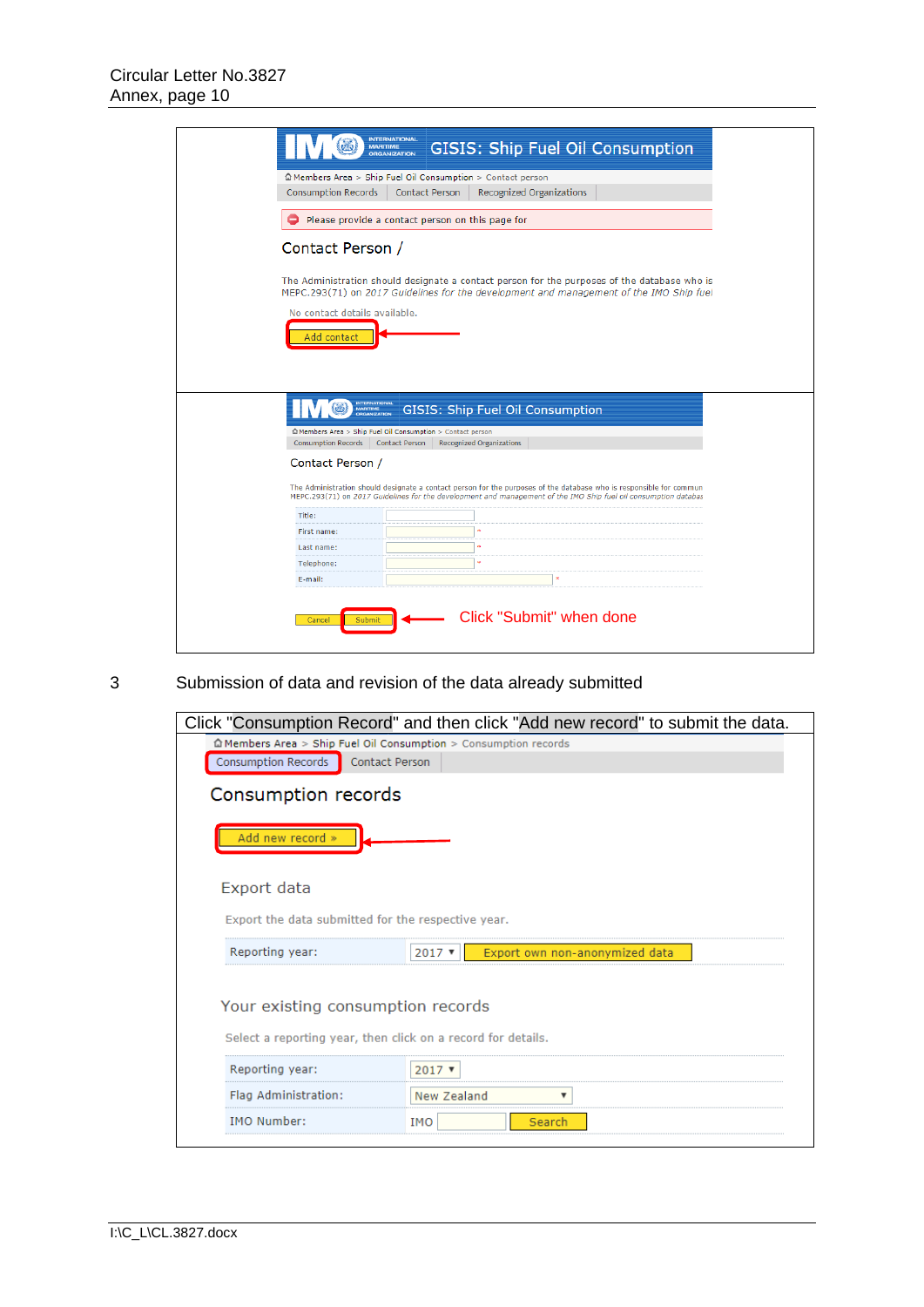| Input the data of a ship then click "Submit".<br><b>Consumption Records</b><br><b>Contact Person</b> |                                 |                                                                                             |
|------------------------------------------------------------------------------------------------------|---------------------------------|---------------------------------------------------------------------------------------------|
|                                                                                                      |                                 |                                                                                             |
| Consumption record                                                                                   |                                 |                                                                                             |
|                                                                                                      |                                 | Select "Reporting year", "Start date"<br>and "End date".                                    |
| Reporting year:                                                                                      | $2017$ $\blacktriangledown$     |                                                                                             |
| Start date:<br>End date:                                                                             | 2017-01-01<br>2017-12-31        |                                                                                             |
|                                                                                                      |                                 | Enter the IMO number of the ship,<br>then click "Populate ship particulars".                |
|                                                                                                      |                                 |                                                                                             |
| <b>Ship Particulars</b>                                                                              |                                 | Relevant ship particulars will be                                                           |
| Flag Administration:                                                                                 |                                 | populated from the GISIS Ship and<br>▼                                                      |
| Party to MARPOL Annex VI:                                                                            | No                              | Company Particulars module.                                                                 |
| <b>IMO Number:</b>                                                                                   | IMO                             | Populate ship particulars                                                                   |
| <b>6</b> Ship type:                                                                                  | -- Please select --             | ▼                                                                                           |
| Gross tonnage:                                                                                       |                                 |                                                                                             |
|                                                                                                      |                                 |                                                                                             |
| Net tonnage:                                                                                         |                                 |                                                                                             |
| Deadweight tonnage:                                                                                  |                                 |                                                                                             |
| Main propulsion power output:                                                                        |                                 | kW                                                                                          |
| Auxiliary engine(s) power output:                                                                    |                                 | kW                                                                                          |
| EEDI:                                                                                                |                                 |                                                                                             |
| Ice class:                                                                                           |                                 |                                                                                             |
| Distance travelled:                                                                                  |                                 | NΜ                                                                                          |
| Hours underway:                                                                                      |                                 | hours                                                                                       |
| Consumption:                                                                                         |                                 |                                                                                             |
| Fuel oil type:                                                                                       | -- Please select --             | ▼                                                                                           |
| Quantity:                                                                                            |                                 | metric tonnes                                                                               |
| Data collection method: -- Please select --                                                          |                                 |                                                                                             |
| Add consumption data                                                                                 |                                 |                                                                                             |
|                                                                                                      |                                 | After adding fuel oil consumption data, click                                               |
|                                                                                                      |                                 | "Add consumption data".                                                                     |
|                                                                                                      |                                 | If the ship has two or more fuel oil types,                                                 |
| Submit,<br>Cancel                                                                                    |                                 | then add the data one-by-one.                                                               |
|                                                                                                      | <b>Click "Submit" when done</b> |                                                                                             |
|                                                                                                      |                                 | After the submission, the summary of the data is shown on the "Consumption"                 |
| record" page.                                                                                        |                                 |                                                                                             |
|                                                                                                      |                                 | This summary includes not only data submitted by the Administration but also data           |
|                                                                                                      |                                 | submitted by recognized organization(s) duly authorized by a Party of MARPOL                |
| Annex VI, if applicable.                                                                             |                                 |                                                                                             |
| <b>IMO Number</b><br><b>IMO</b><br>Others                                                            | Distance travelled (NM)<br>12   | Hours underway (hours) 1<br><b>Fuel oil consumption total (metric tonnes)</b><br>23<br>1234 |
| IMO<br>Cruise passenger ship                                                                         | 5000                            | 300<br>5000                                                                                 |
| <b>IMO</b><br>Cruise passenger ship                                                                  | 3456                            | 345<br>68                                                                                   |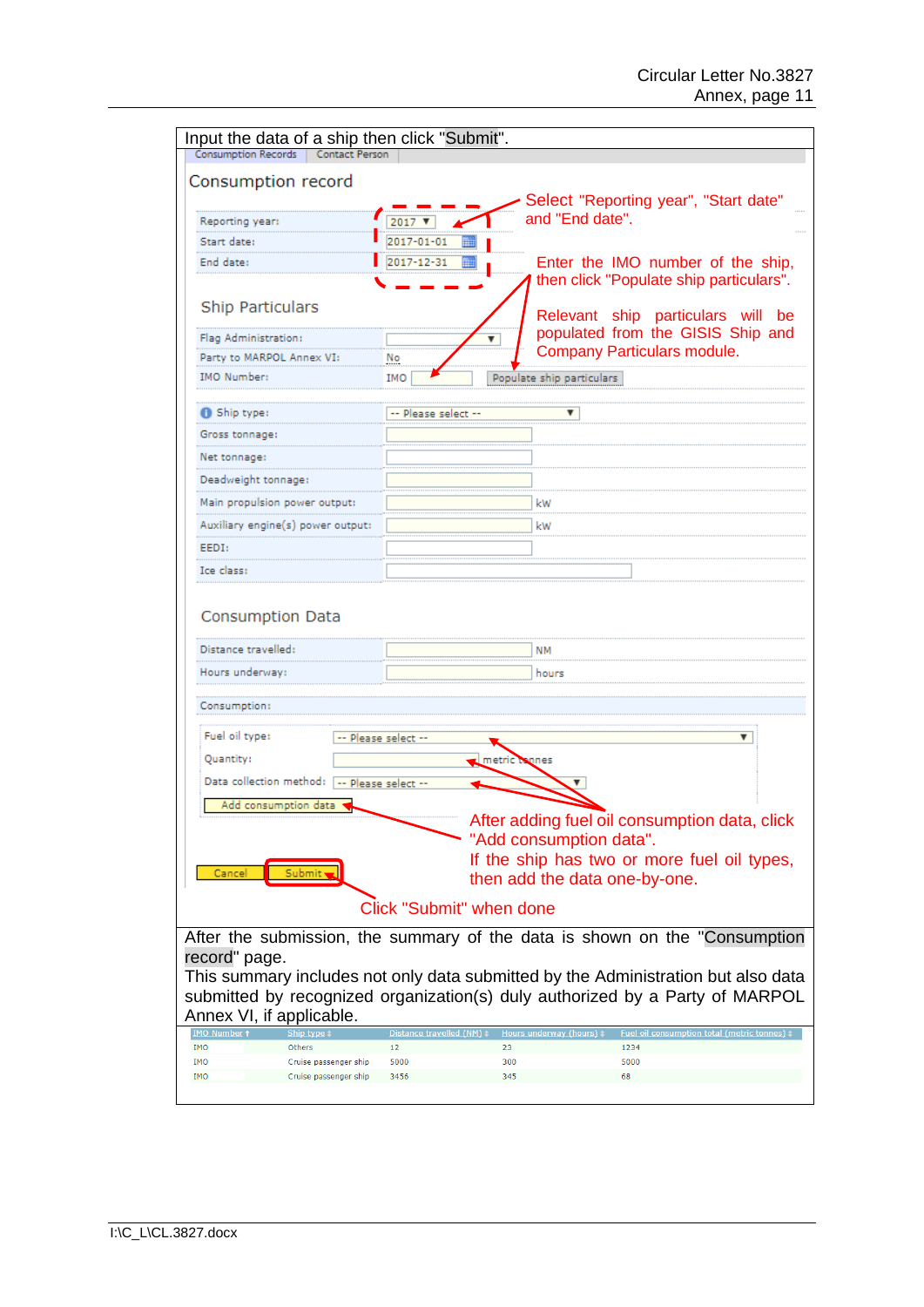4 Authorization of a recognized organization for submission of data

Noting that [MEPC.1/Circ.871](http://www.imo.org/en/OurWork/Environment/PollutionPrevention/AirPollution/Documents/MEPC_1-Circ-871-Submission%20of%20data%20of%20non-Party.pdf) on *Submission of data to the IMO data collection system of fuel oil consumption of ships from a State not Party to MARPOL Annex VI* allows a recognized organization duly authorized by a Party of MARPOL Annex VI to submit the fuel oil consumption data of ships not flying the flag of a Party to MARPOL Annex VI, therefore the feature to authorize a recognized organization is not available for non-Party users.

5 Export of anonymized dataset

Noting that regulation 22A.11 of MARPOL Annex VI identifies "Parties shall have access to the anonymized data strictly for their analysis and consideration", access to the anonymized dataset is not available for non-Party users.

6 Export of non-anonymized dataset of ships flying its flag

| Click "Consumption Records".                                                                                                                                                                                                                                                                   |  |
|------------------------------------------------------------------------------------------------------------------------------------------------------------------------------------------------------------------------------------------------------------------------------------------------|--|
| Select the reporting year and then click "Export own non-anonymized data".                                                                                                                                                                                                                     |  |
| $\hat{\omega}$ Members Area > Ship Fuel Oil Consumption > Consumption records                                                                                                                                                                                                                  |  |
| <b>Consumption Records</b><br><b>Contact Person</b>                                                                                                                                                                                                                                            |  |
| Consumption records                                                                                                                                                                                                                                                                            |  |
| Add new record »                                                                                                                                                                                                                                                                               |  |
| Export data                                                                                                                                                                                                                                                                                    |  |
| Export the data submitted for the respotive year.                                                                                                                                                                                                                                              |  |
| Reporting year:<br>Export own non-anonymized data<br>$2017$ $*$                                                                                                                                                                                                                                |  |
|                                                                                                                                                                                                                                                                                                |  |
| A non-anonymized dataset of ships flying its flag (MS Excel spreadsheet) is                                                                                                                                                                                                                    |  |
| downloaded.                                                                                                                                                                                                                                                                                    |  |
| D<br>Ε<br>G<br>Н<br>M<br>N<br>$\circ$<br>$\Omega$<br>s<br>A<br>T<br>R<br>U<br>1 Ship no. Party to MAFIMO Num Ship Flag<br>Ship type Gross toni Net tonna Deadweig Main prop Auxiliary (EEDI<br>Ice class Distance t Hours und Submitter Fuel oil type Cf value Quantity Data collection method |  |
| 2 <sub>1</sub><br>non-Party xxxxxxx Name of Flag Bulk carrie<br>6311 N/A<br>9092<br>1000 N/A<br>6500 Method using BDNs<br>5200<br>18500<br>16879 xxxxx<br><b>Heavy Fuel</b><br>3.114                                                                                                           |  |
| 3.151<br>3000 Method using flow meters<br>$\overline{3}$<br>Light Fuel O                                                                                                                                                                                                                       |  |
| xxxxxx Name of Flag Tanker<br>50143<br>26000<br>15000 Method using BDNs<br>29735 N/A<br>Heavy Fuel (<br>5 <sup>2</sup><br>non-Party<br>JUU A<br>2200 xxxxx<br>3.114                                                                                                                            |  |
| Diesel/Gas (<br>3.206<br>6000 Method using bunker fuel oil tank m<br>6                                                                                                                                                                                                                         |  |
| 7<br>8                                                                                                                                                                                                                                                                                         |  |
| q                                                                                                                                                                                                                                                                                              |  |
|                                                                                                                                                                                                                                                                                                |  |

7 Data submission via Extensible Markup Language (XML) format

In addition to the Database within the GISIS platform, the Extensible Markup Language (XML) format is developed for bulk data submission from Member States. Member States that need to use the XML format should contact the Secretariat [\(dcs@imo.org\)](mailto:dcs@imo.org) for further information.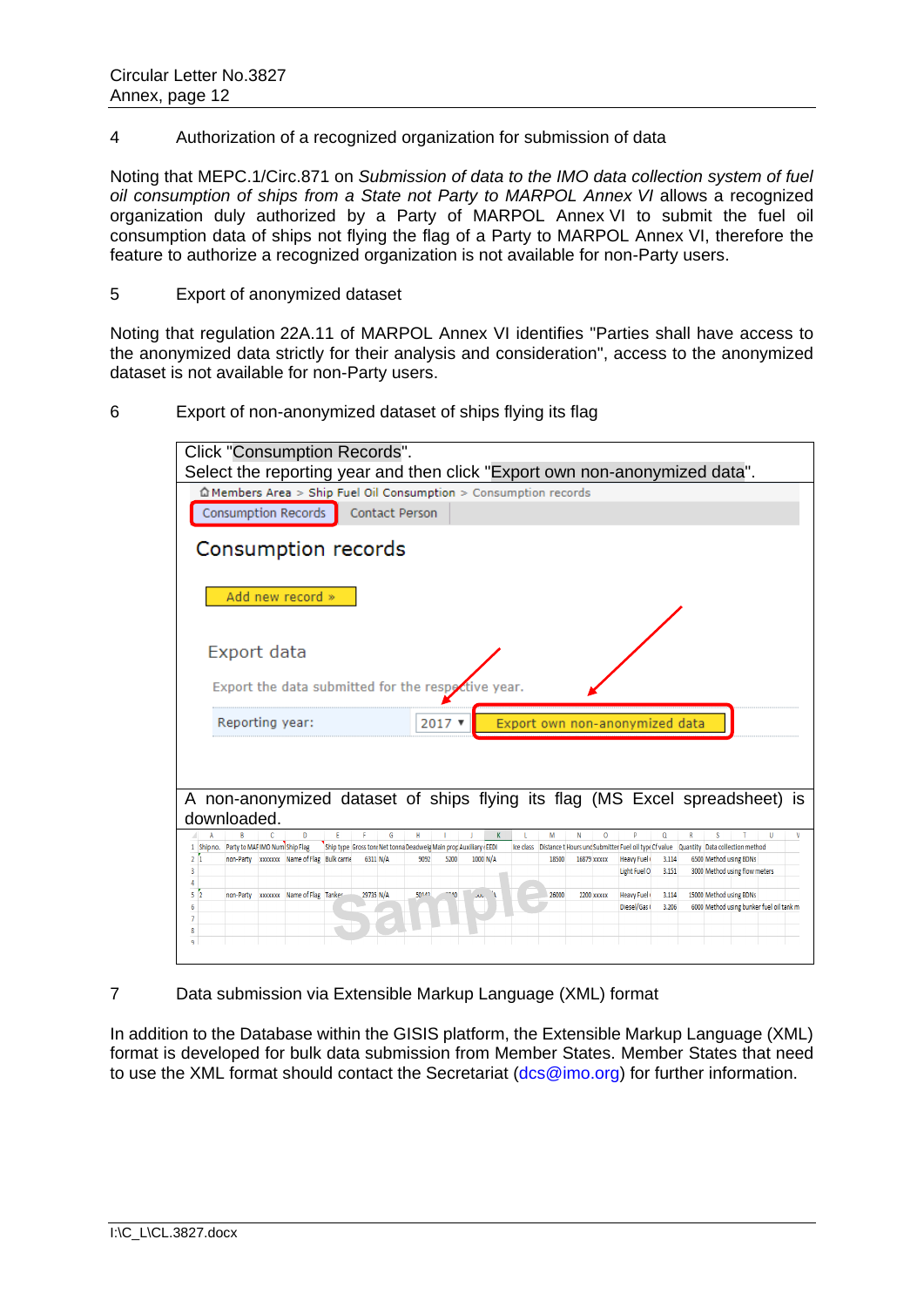### APPENDIX 3

### **GUIDANCE FOR RECOGNIZED ORGANIZATIONS**

A recognized organization can access the Database and submit the fuel oil consumption data only after it has been authorized by a Party to MARPOL Annex VI to submit data on its behalf via the Database (see section 4 of appendix 1). A recognized organization can also submit data for non-Party ships.

In order to enable a user of a recognized organization to access the Database, the recognized organization is requested to contact the Secretariat [\(dcs@imo.org\)](mailto:dcs@imo.org). The Secretariat will provide the necessary information on the web accounts (for data submission by GISIS and the XML format) to it.

1 Log into the Database and designation of a contact point.

| Select "Public Users" from "Authority".<br>Use the given web account and log into the GISIS.          |
|-------------------------------------------------------------------------------------------------------|
|                                                                                                       |
| <b>INTERNATIONAL</b><br><b>MARITIME</b><br>ORGANIZATION                                               |
| Log In                                                                                                |
| Authority:<br><b>Public Users</b>                                                                     |
| Username:                                                                                             |
|                                                                                                       |
| Password:                                                                                             |
| Remember username                                                                                     |
| Log In<br>Manage your account                                                                         |
|                                                                                                       |
|                                                                                                       |
| When the user first logs into the GISIS, they are is requested to fill in the personal                |
| details.                                                                                              |
|                                                                                                       |
| <b>Account Details</b>                                                                                |
| <b>IMO Web Services</b>                                                                               |
| You can access the following services with your Public IMO Web Account:                               |
| <b>GISIS Public Area</b> - Global Integrated Shipping Information System                              |
| <b>IMODOCS Public Area</b> - IMO meeting documents (public release)                                   |
| Roster of Consultants public registration and self-management - Register as consultant or u           |
| <b>IMO Procurement Portal</b> - Submit proposals or expressions of interest in the IMO tender process |
|                                                                                                       |
| <b>Personal Details</b><br>Please update your personal details below and click Save Detai             |
| Title*:                                                                                               |
| (Capt/Mr/Ms etc.)                                                                                     |
|                                                                                                       |
| First Name*:                                                                                          |
| Last Name*:                                                                                           |
| Organization:                                                                                         |
| E-mail*:                                                                                              |
| <b>Click "Save Details" when done</b><br><b>Save Details</b>                                          |
|                                                                                                       |
|                                                                                                       |
| In order to access the Database, click on the<br>Ship Fuel Oil Consumption                            |
| "Ship Fuel Oil Consumption" module from<br>Mandatory reporting of fuel oil consumption by ships.      |
| the icon shown on the right.                                                                          |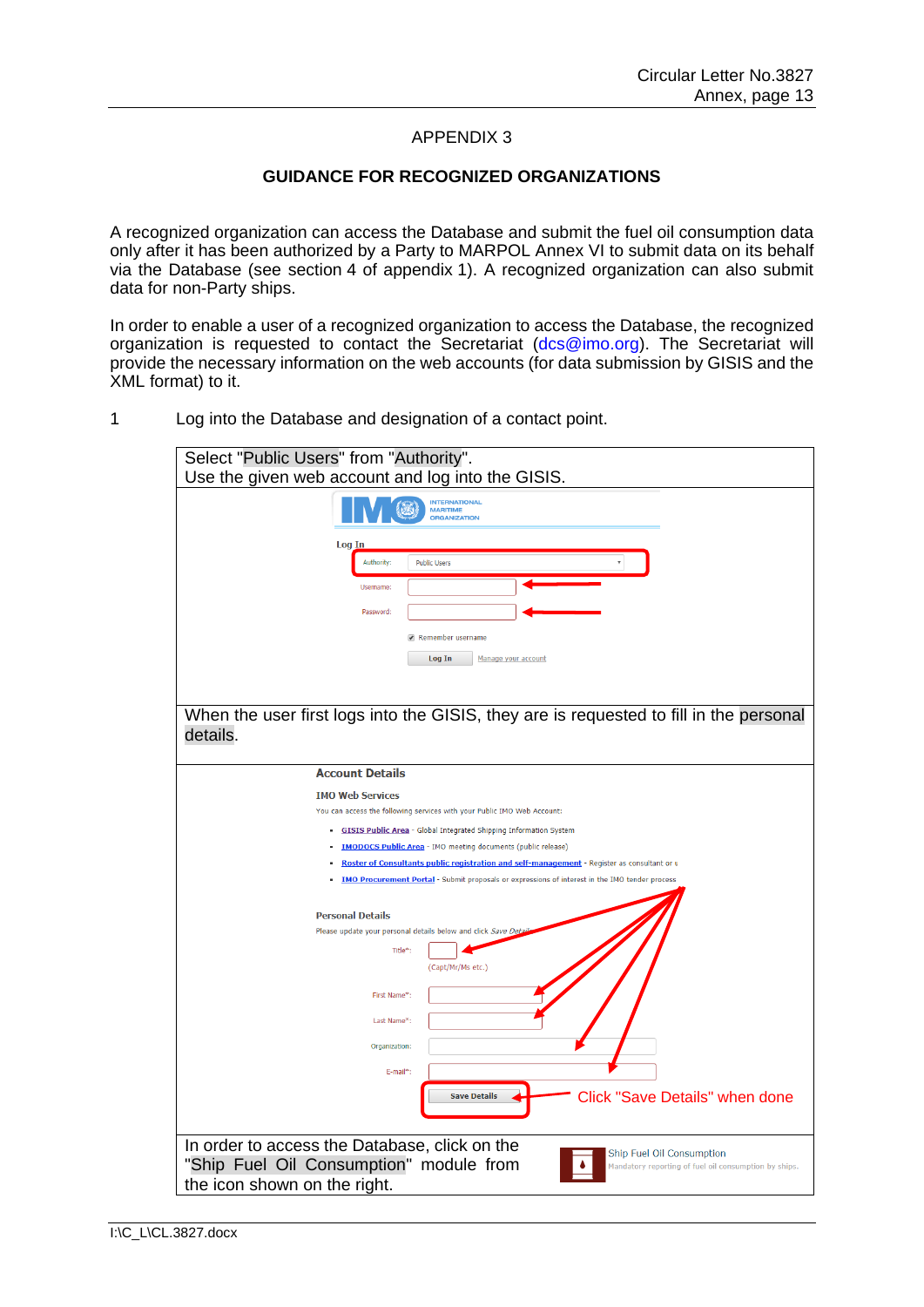2 Submission of data on behalf of a Party to MARPOL Annex VI and revision of the data already submitted

|                                                                                                                                                                                                                                                                   | Click "Consumption Record" and then click "Add new record" to submit the data. |  |  |  |  |  |  |  |  |
|-------------------------------------------------------------------------------------------------------------------------------------------------------------------------------------------------------------------------------------------------------------------|--------------------------------------------------------------------------------|--|--|--|--|--|--|--|--|
| $\hat{\omega}$ Public Area > Ship Fuel Oil Consumption > Consumption records                                                                                                                                                                                      |                                                                                |  |  |  |  |  |  |  |  |
| Consumption Records<br>Contact Point                                                                                                                                                                                                                              | Data Import                                                                    |  |  |  |  |  |  |  |  |
| Consumption records                                                                                                                                                                                                                                               |                                                                                |  |  |  |  |  |  |  |  |
| Add new record »                                                                                                                                                                                                                                                  |                                                                                |  |  |  |  |  |  |  |  |
| Export data                                                                                                                                                                                                                                                       |                                                                                |  |  |  |  |  |  |  |  |
|                                                                                                                                                                                                                                                                   |                                                                                |  |  |  |  |  |  |  |  |
| Reporting year:                                                                                                                                                                                                                                                   | Export own non-anonymized data<br>$2017$ $\sqrt{ }$                            |  |  |  |  |  |  |  |  |
| Export the data submitted for the respective year.<br>Existing consumption records submitted by your organization<br>Select a reporting year, then click on a record for details.<br>Reporting year:<br>$2017$ $*$<br>Flag Administration:<br>-- Please select -- |                                                                                |  |  |  |  |  |  |  |  |
|                                                                                                                                                                                                                                                                   |                                                                                |  |  |  |  |  |  |  |  |
|                                                                                                                                                                                                                                                                   |                                                                                |  |  |  |  |  |  |  |  |
| <b>IMO Number:</b><br><b>IMO</b><br>Search                                                                                                                                                                                                                        |                                                                                |  |  |  |  |  |  |  |  |
|                                                                                                                                                                                                                                                                   |                                                                                |  |  |  |  |  |  |  |  |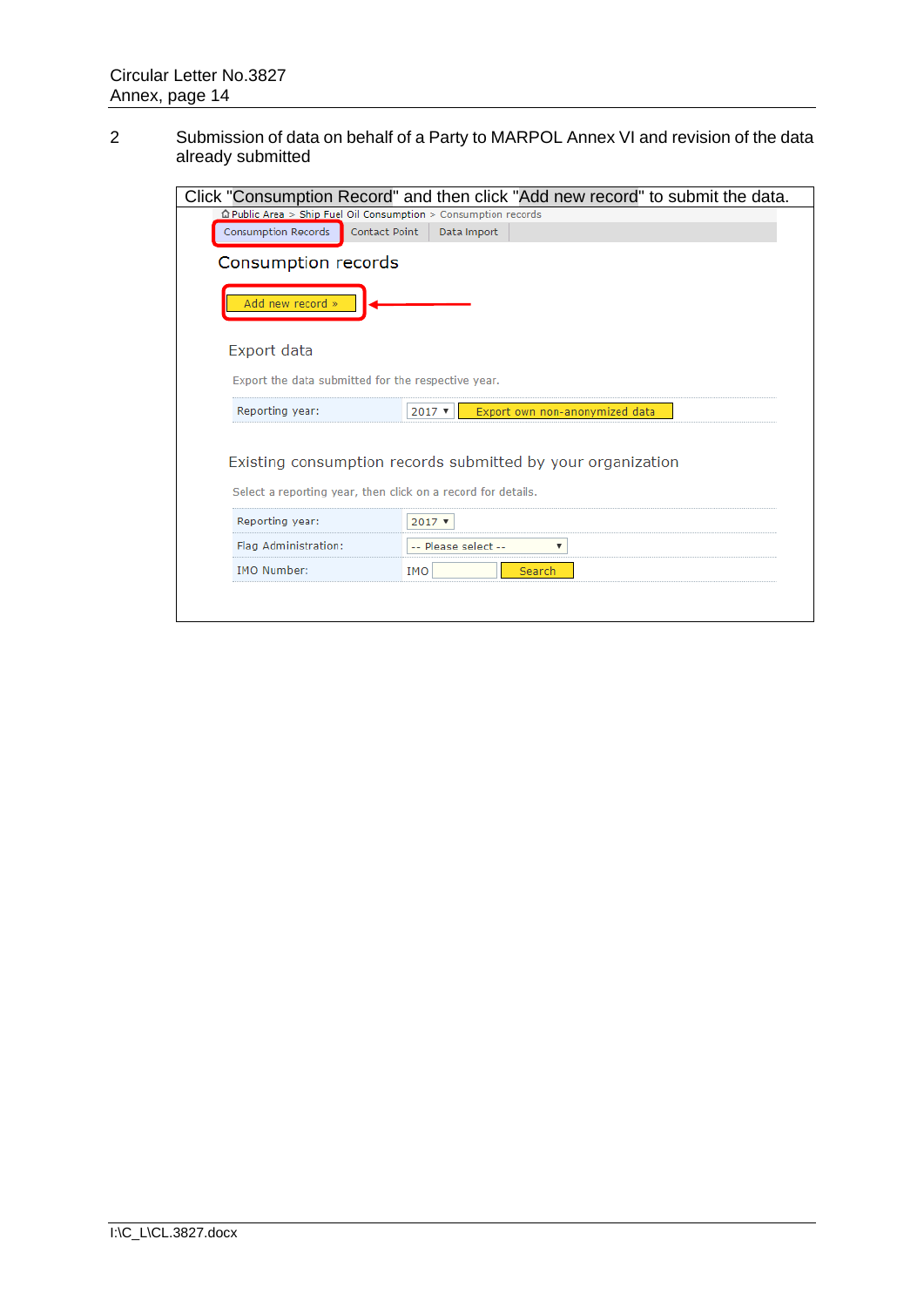| <b>Consumption Records</b><br><b>Contact Point</b>          | Data Import                     |                           |                                                                                   |  |  |  |  |  |  |  |
|-------------------------------------------------------------|---------------------------------|---------------------------|-----------------------------------------------------------------------------------|--|--|--|--|--|--|--|
| Consumption record                                          |                                 |                           |                                                                                   |  |  |  |  |  |  |  |
|                                                             |                                 |                           | Select "Reporting year", "Start date"                                             |  |  |  |  |  |  |  |
| Reporting year:                                             | $2017$ $V$                      |                           | and "End date".                                                                   |  |  |  |  |  |  |  |
| Start date:                                                 | 2017-01-01                      |                           |                                                                                   |  |  |  |  |  |  |  |
| End date:                                                   | 2017-12-31                      |                           |                                                                                   |  |  |  |  |  |  |  |
| <b>Ship Particulars</b>                                     |                                 |                           | Select the Flag of the ship                                                       |  |  |  |  |  |  |  |
| Flag Administration:                                        | -- Please select                | ▼                         |                                                                                   |  |  |  |  |  |  |  |
| Party to MARPOL Annex VI:                                   | No                              |                           |                                                                                   |  |  |  |  |  |  |  |
| <b>IMO Number:</b>                                          | IMO                             | Populate ship particulars |                                                                                   |  |  |  |  |  |  |  |
|                                                             |                                 |                           |                                                                                   |  |  |  |  |  |  |  |
| Ship type:<br>Gross tonnage:                                | -- Please select -              |                           | Enter the IMO number of the                                                       |  |  |  |  |  |  |  |
|                                                             |                                 |                           | ship, then click "Populate ship<br>particulars".                                  |  |  |  |  |  |  |  |
| Net tonnage:                                                |                                 |                           |                                                                                   |  |  |  |  |  |  |  |
| Deadweight tonnage:<br>Main propulsion power output:        |                                 | kW                        | Relevant ship particulars will                                                    |  |  |  |  |  |  |  |
| Auxiliary engine(s) power output:                           |                                 | kW                        | be populated from the GISIS                                                       |  |  |  |  |  |  |  |
| EEDI:                                                       |                                 |                           | <b>Ship and Company Particulars</b><br>module.                                    |  |  |  |  |  |  |  |
| Ice class:                                                  |                                 |                           |                                                                                   |  |  |  |  |  |  |  |
|                                                             |                                 |                           |                                                                                   |  |  |  |  |  |  |  |
| Consumption Data                                            |                                 |                           |                                                                                   |  |  |  |  |  |  |  |
| Distance travelled:                                         |                                 | NΜ                        |                                                                                   |  |  |  |  |  |  |  |
| Hours underway:                                             |                                 | hours                     |                                                                                   |  |  |  |  |  |  |  |
| Consumption:                                                |                                 |                           |                                                                                   |  |  |  |  |  |  |  |
| Fuel oil type:                                              | -- Please select --             |                           | ▼                                                                                 |  |  |  |  |  |  |  |
| Quantity:                                                   | metric                          | onnes                     |                                                                                   |  |  |  |  |  |  |  |
| Data collection method: -- Please select --                 |                                 | $\blacktriangledown$      |                                                                                   |  |  |  |  |  |  |  |
|                                                             |                                 |                           |                                                                                   |  |  |  |  |  |  |  |
| Add consumption data                                        |                                 |                           | After adding fuel oil consumption data, click                                     |  |  |  |  |  |  |  |
|                                                             |                                 | "Add consumption data"    |                                                                                   |  |  |  |  |  |  |  |
|                                                             |                                 |                           | If the ship has two or more fuel oil types, then                                  |  |  |  |  |  |  |  |
| Cancel<br>Submi                                             |                                 | add the data one-by-one.  |                                                                                   |  |  |  |  |  |  |  |
|                                                             |                                 |                           |                                                                                   |  |  |  |  |  |  |  |
|                                                             | <b>Click "Submit" when done</b> |                           |                                                                                   |  |  |  |  |  |  |  |
| Input the data of a ship then click "Submit".               |                                 |                           |                                                                                   |  |  |  |  |  |  |  |
|                                                             |                                 |                           | After submission, the summary of the data submitted is shown on the "Consumption" |  |  |  |  |  |  |  |
| record" page.                                               |                                 |                           |                                                                                   |  |  |  |  |  |  |  |
| <b>MO Numbe</b><br>Ship type t                              | Distance travelled (NM) \$      | Hours underway (hours) #  | Fuel oil consumption total (metric tonnes) #                                      |  |  |  |  |  |  |  |
| <b>IMO</b><br>Others<br><b>IMO</b><br>Cruise passenger ship | 12<br>5000                      | 23<br>300                 | 1234<br>5000                                                                      |  |  |  |  |  |  |  |
| <b>IMO</b><br>Cruise passenger ship                         | 3456                            | 345                       | 68                                                                                |  |  |  |  |  |  |  |
|                                                             |                                 |                           |                                                                                   |  |  |  |  |  |  |  |

3 Submission of data of non-Party ships and revision of the data already submitted

In accordance with [MEPC.1/Circ.871](http://www.imo.org/en/OurWork/Environment/PollutionPrevention/AirPollution/Documents/MEPC_1-Circ-871-Submission%20of%20data%20of%20non-Party.pdf) on *Submission of data to the IMO data collection system of fuel oil consumption of ships from a State not Party to MARPOL Annex VI*, a recognized organization duly authorized by a Party of MARPOL Annex VI can submit the fuel oil consumption data of ships not flying the flag of a Party to MARPOL Annex VI via the same process identified in section 2 of this appendix.